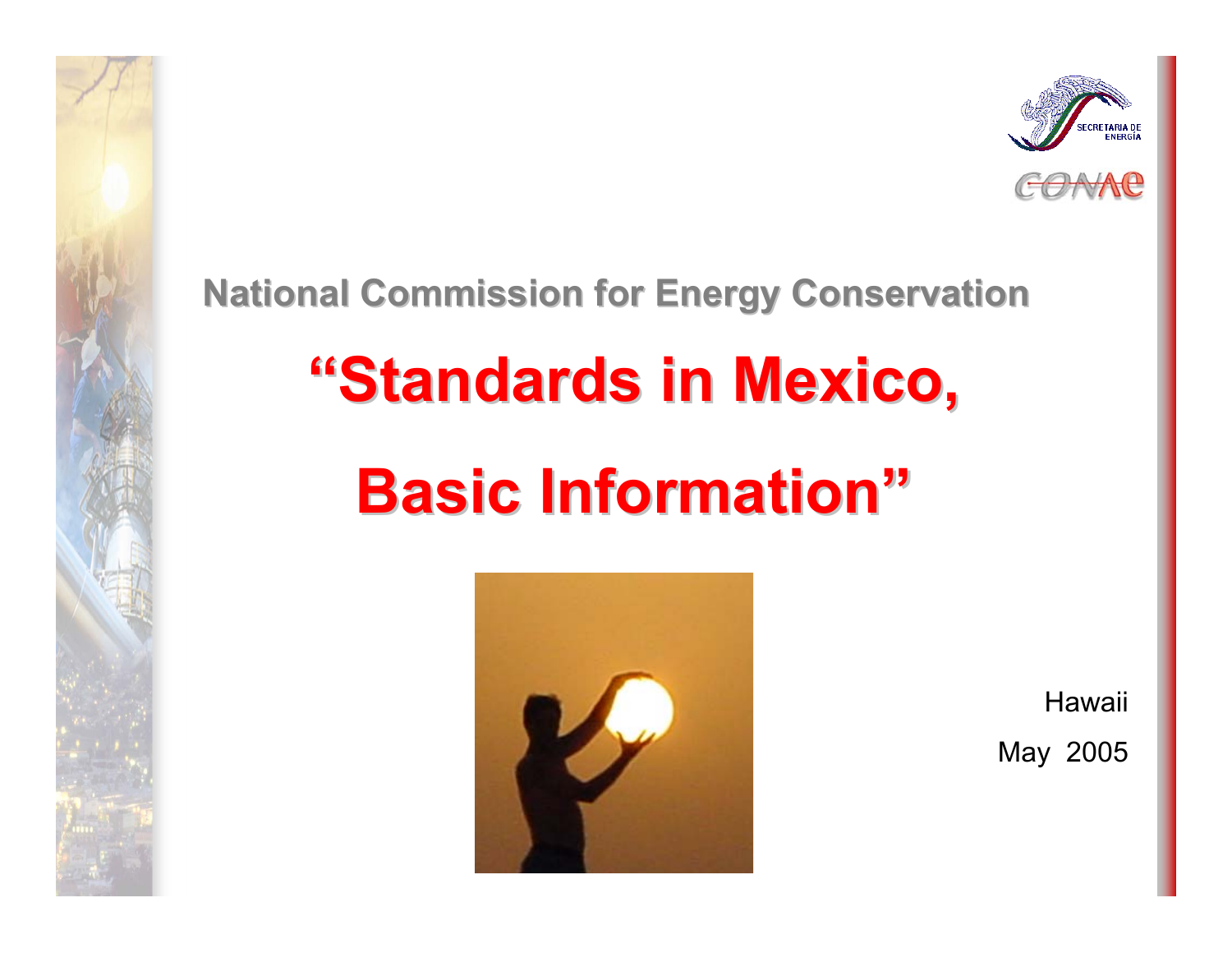#### **Index**



Electrical regulatory framework in Mexico

- Hydrogen in Mexico
- Standards in Mexico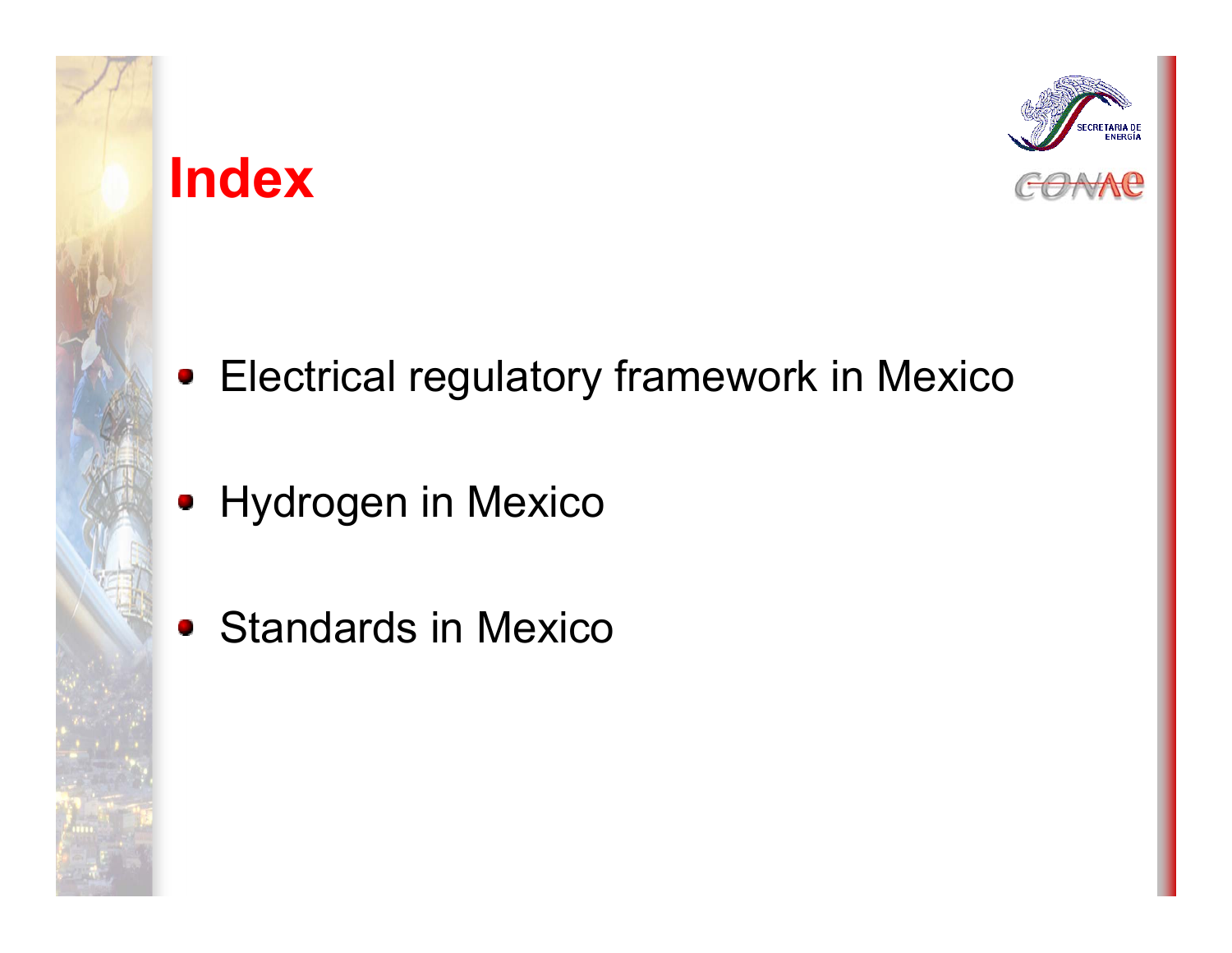



#### **Electrical regulatory framework in Mexico**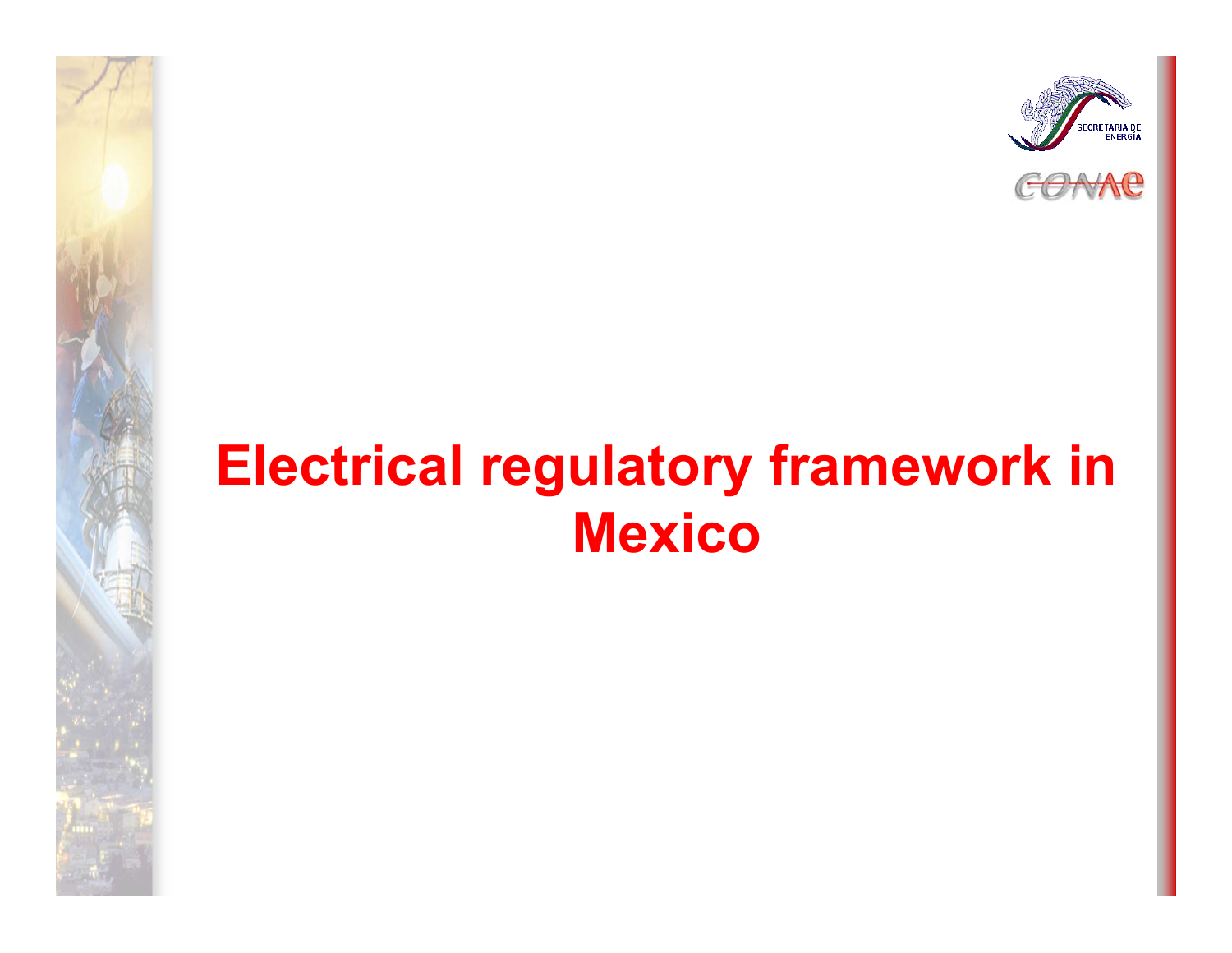# **Electrical energy in Mexico**



- In Mexico, generation, transmission, distribution and commercialization of electrical energy are activities exclusive for the nation, represented by Electricity Federal Commission and Central Light and Power.
- In 1992, regulatory changes had been made to allow private investments in electrical generation.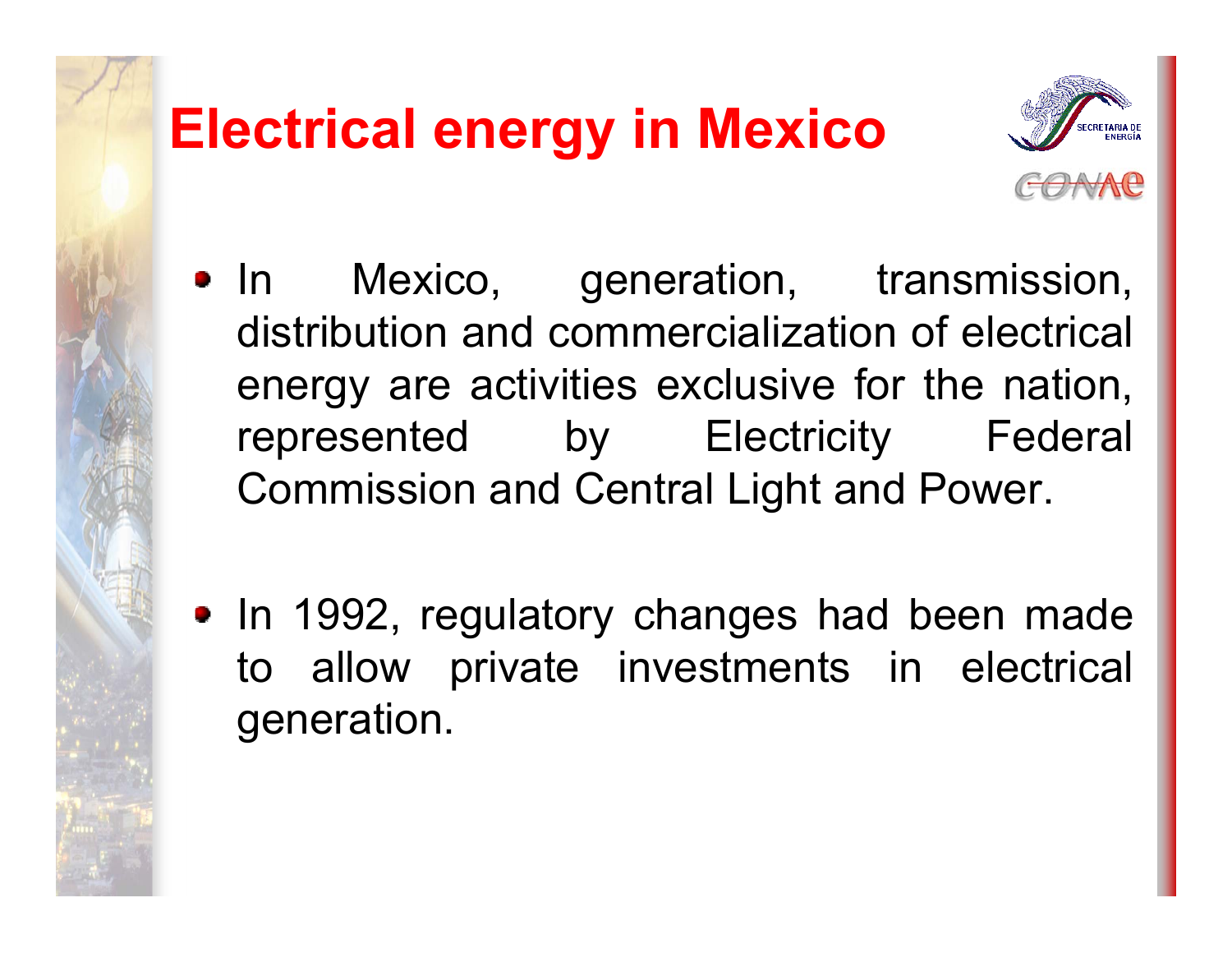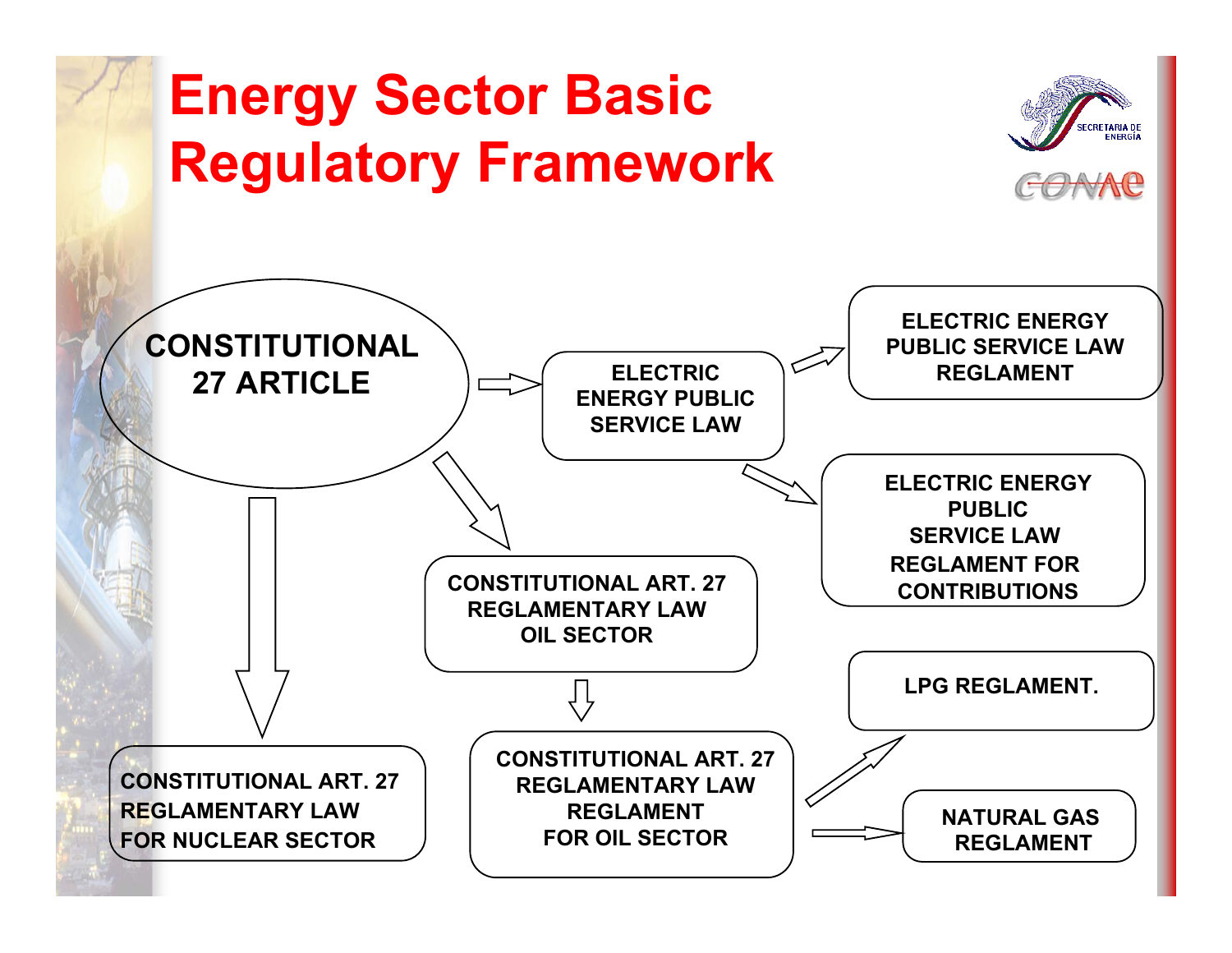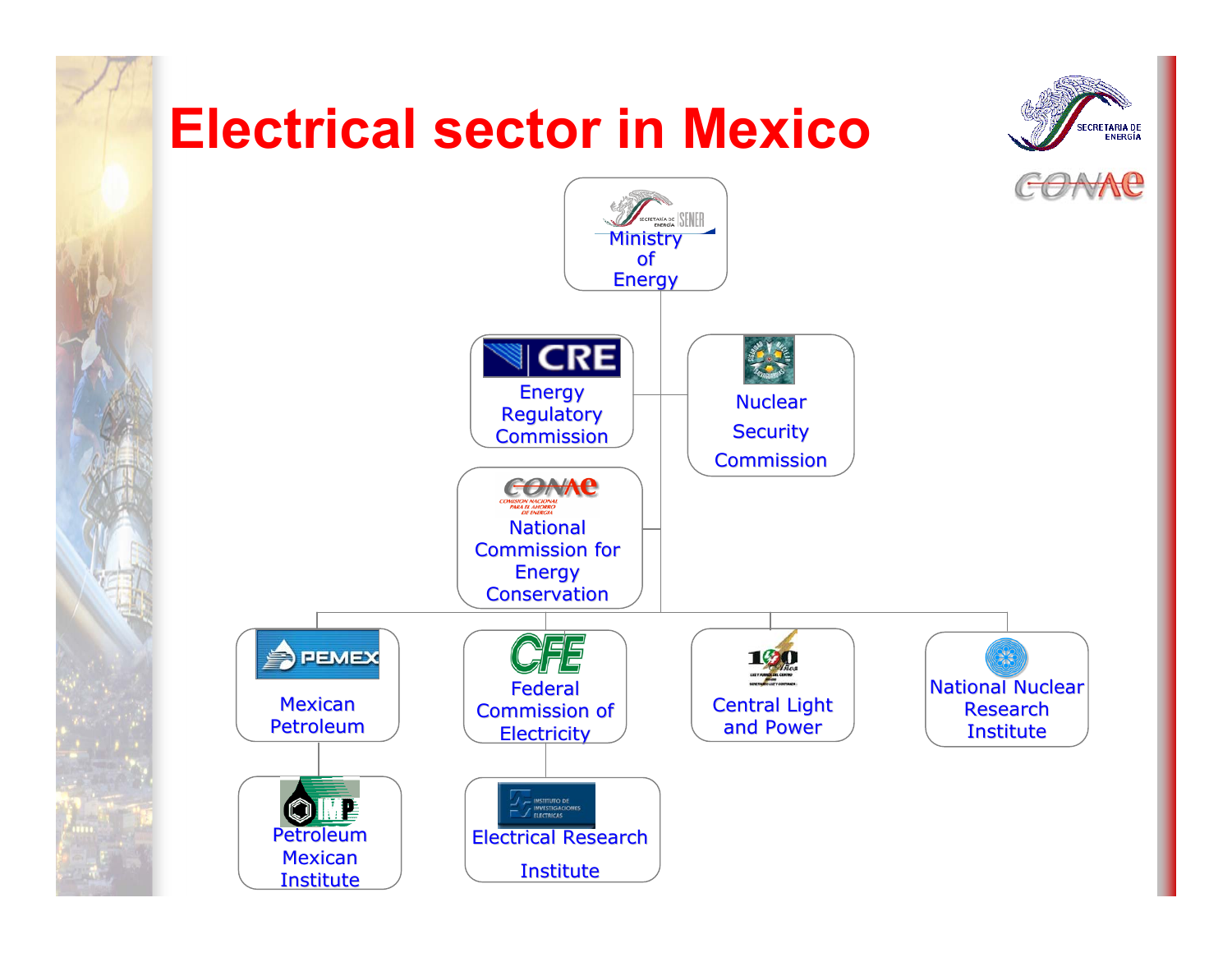



## **Hydrogen in Mexico**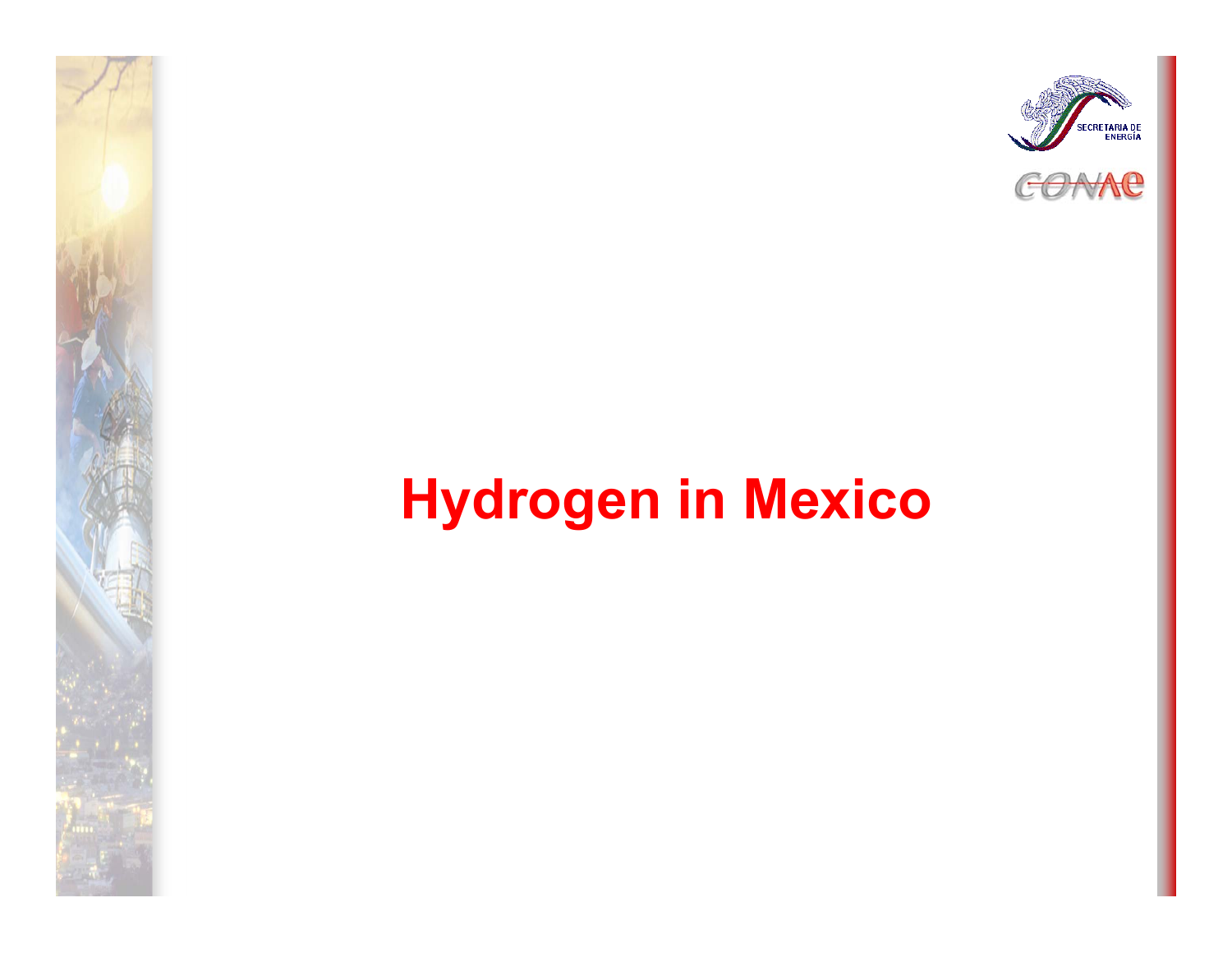



- Hydrogen is produced in Mexico mainly in:
	- Pemex. Is the organism in charge of use, handling and commercialization of all hydrocarbons derivates.
	- Private sector. produces hydrogen for use as raw material to elaborate others products, goods or services.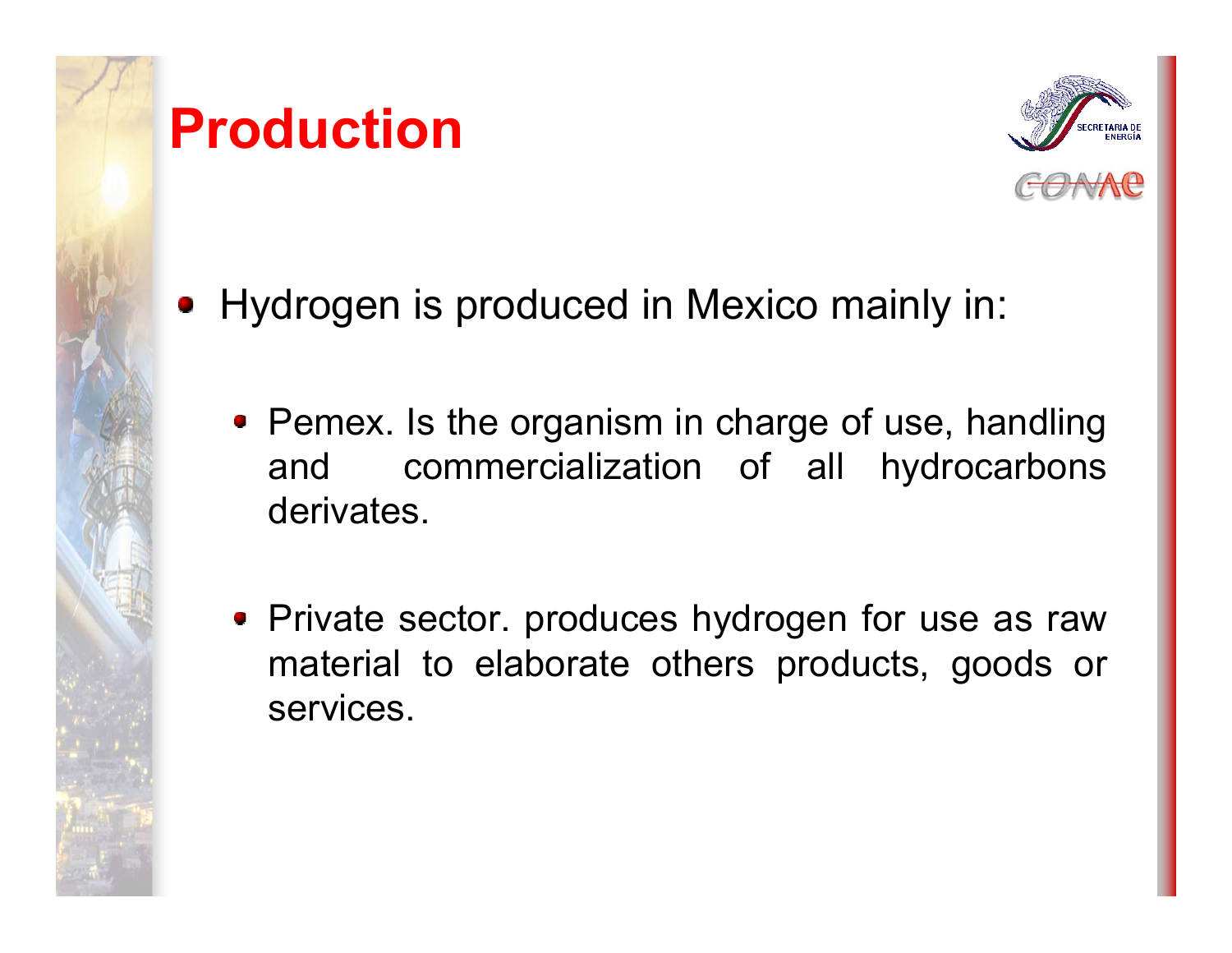#### **Pemex**



- In Mexico the production of the resources of hydrocarbons is exclusive of the nation and this represented by PEMEX, in where the function of the petrochemical industry, is to transform the natural gas and some derivatives of petroleum into raw materials, which represent the base of diverse productive chains. PEMEX, is divided in:
	- Pemex exploration and Production
	- Pemex Refining
	- Pemex petrochemical and
	- Pemex Corporative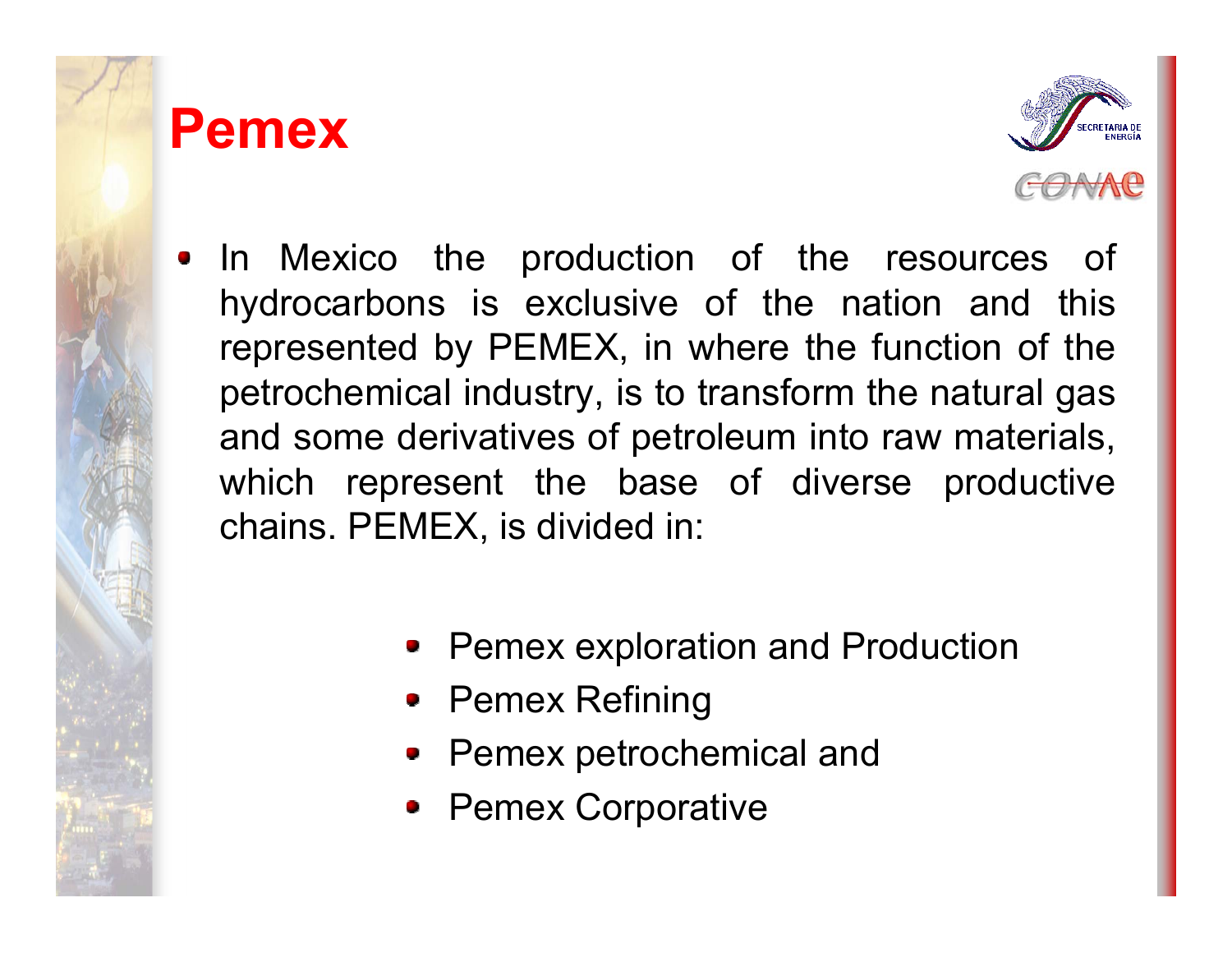#### **Pemex**



- **The basic petrochemical products are** ethane, methane, pentane,  $\blacksquare$ propane, butanes, gasoline and raw material for black of smoke and others (it includes hexane and heptanes).
- **The no basic ones are**: ethylene ammonia, benzene, dichloroethane, ο. ethylene oxide, methanol, paraxilene, propylene, toluene, xylems and others.
- **The main petrochemical chains** are those of the natural gas, the light olefins (ethylene, propylene and butadiene) and the one of the aromatic ones.
- From the **natural gas** the synthesis gas takes place, which allows the largescale production of **hydrogen**, and later the production of ammoniac and methanol.
- From **ethylene** the different polyethylene classes take place, chloride of vinyl,  $\bullet$ chlorinated derivatives, oxidize of ethylene and styrene monomer. These derivatives are used for the production of plastics, coverings, molds, etc.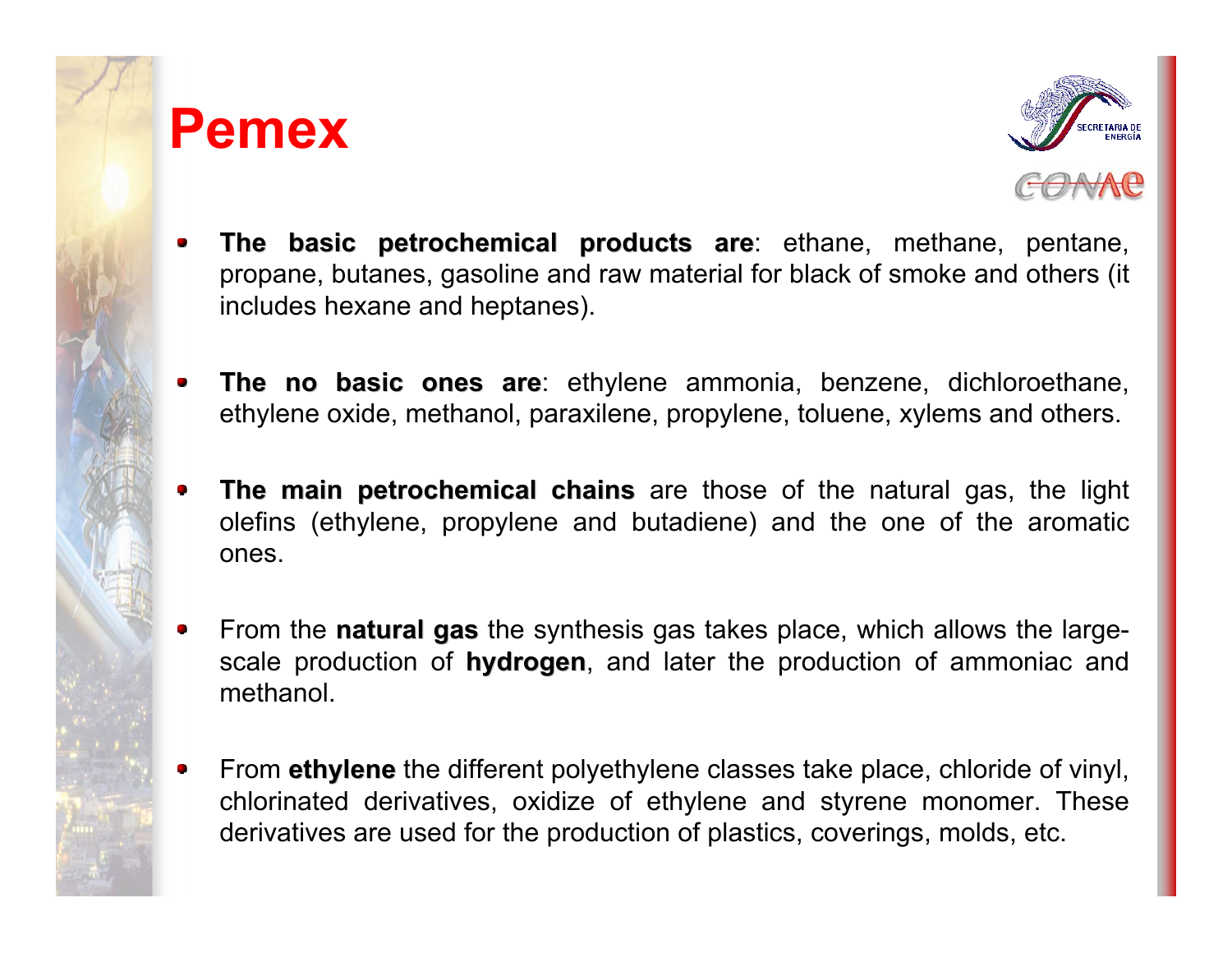#### **Pemex**



- **From propylene compounds** like isopropyl alcohol take place, polypropylene and acrilonitrilo. They are used in the synthetic industry of reliable, paintings and fibers.
- By baking of butanes, or like by-product of the process of ethylene manufacture, the 1.3-butadiene is obtained that is a fundamental raw material in the industry of elastomers, for the manufacture of rims, seals, etc.
- **A fundamental chain** in the petrochemical industry is the one of  $\bullet$ the aromatic ones (benzene, toluene and xylenes). The benzene is the base of production of ciclohexane (used in the industry of nylon) and of the cumeno (used in the industrial production of acetone and fenol). Xylenes, on the other hand, are the beginning of diverse petrochemical chains, mainly those of synthetic fibers.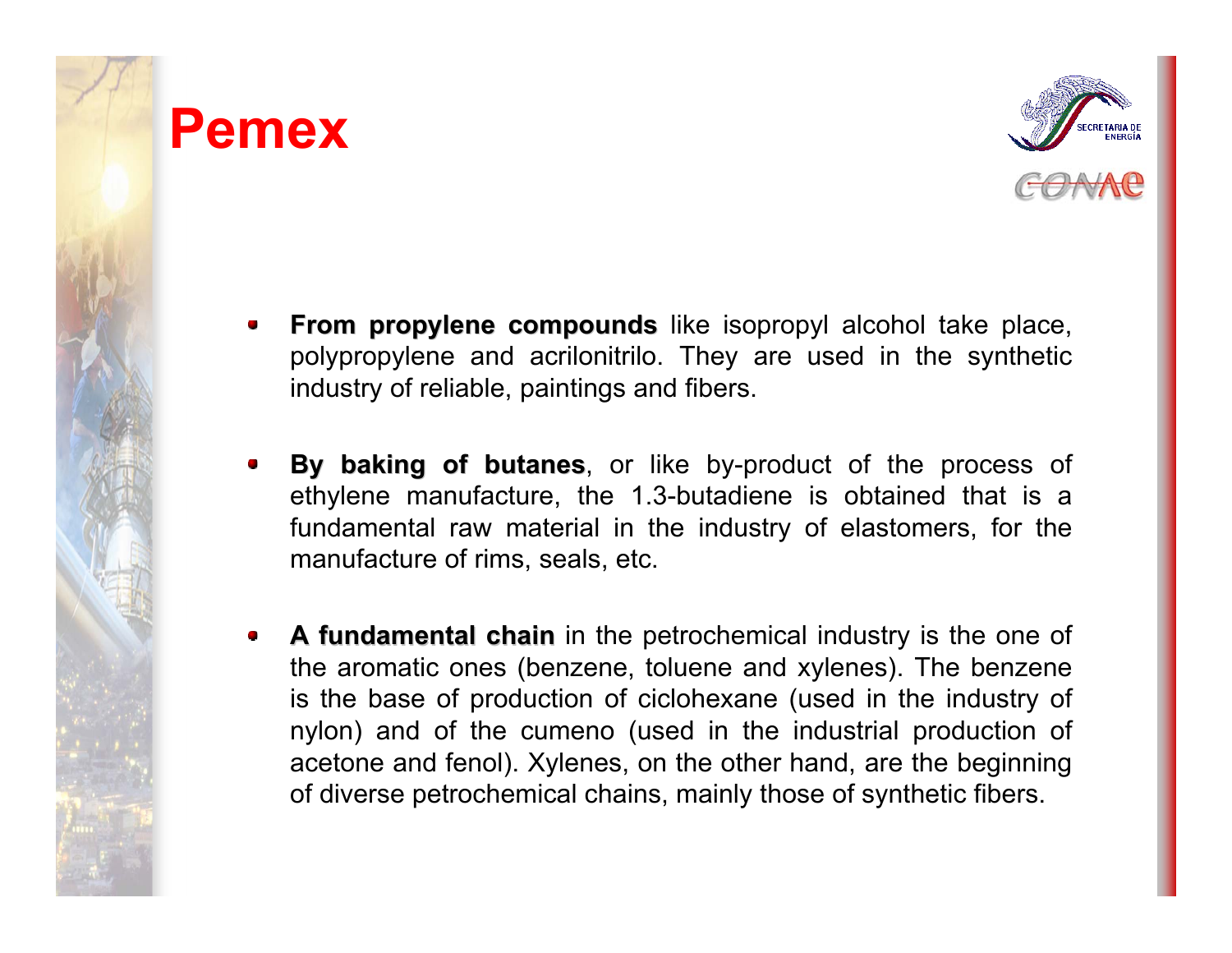

• The petrochemical industry in Pemex bought to its subsidiaries in 2002, 12 millions of cubic feet of hydrogen, equivalent to 67 millions of pesos.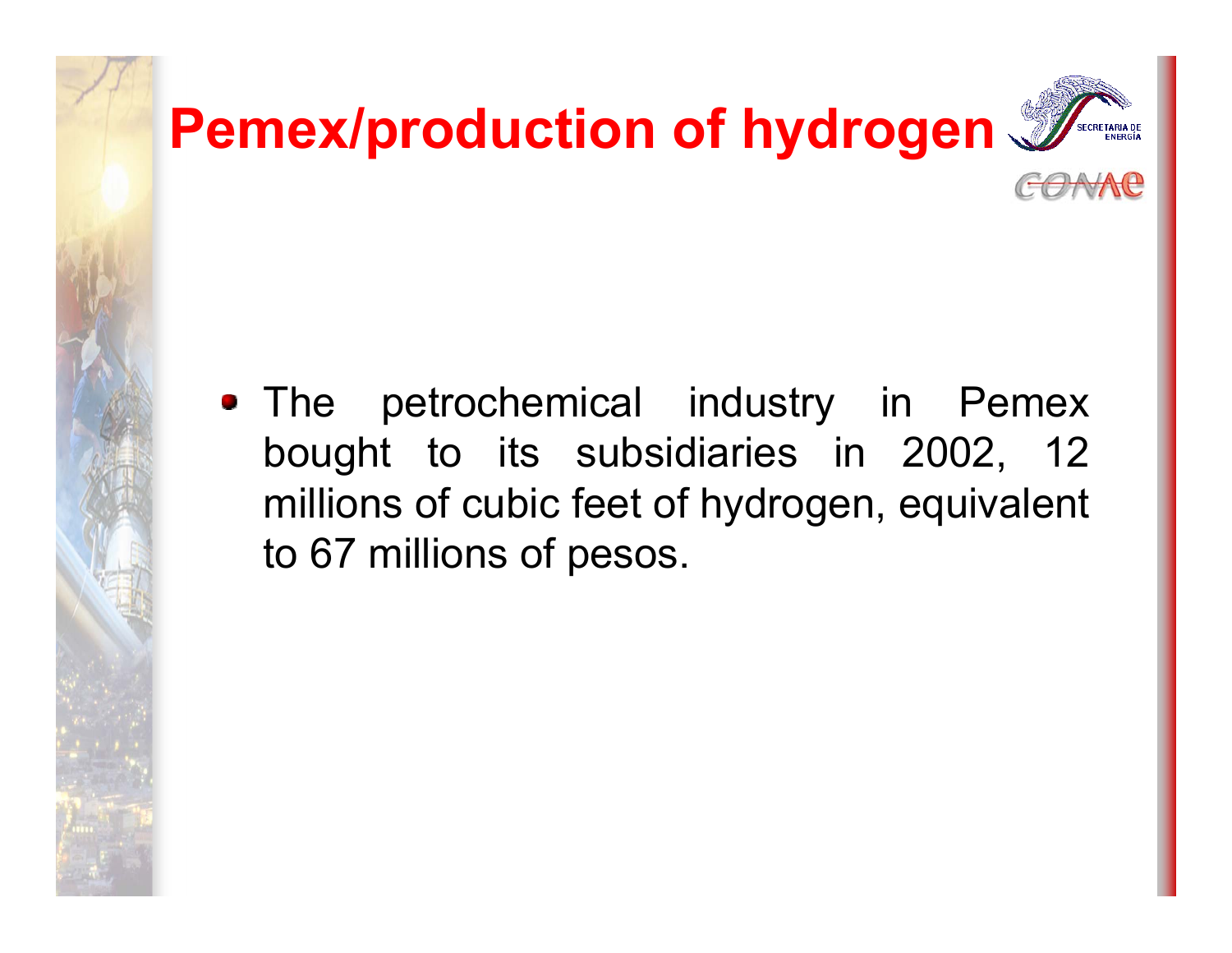# **Hydrogen in private industries**





- The hydrogen is produced by:
	- Catalytic reformation
	- Electrolytic
	- As sub product from several chemical processes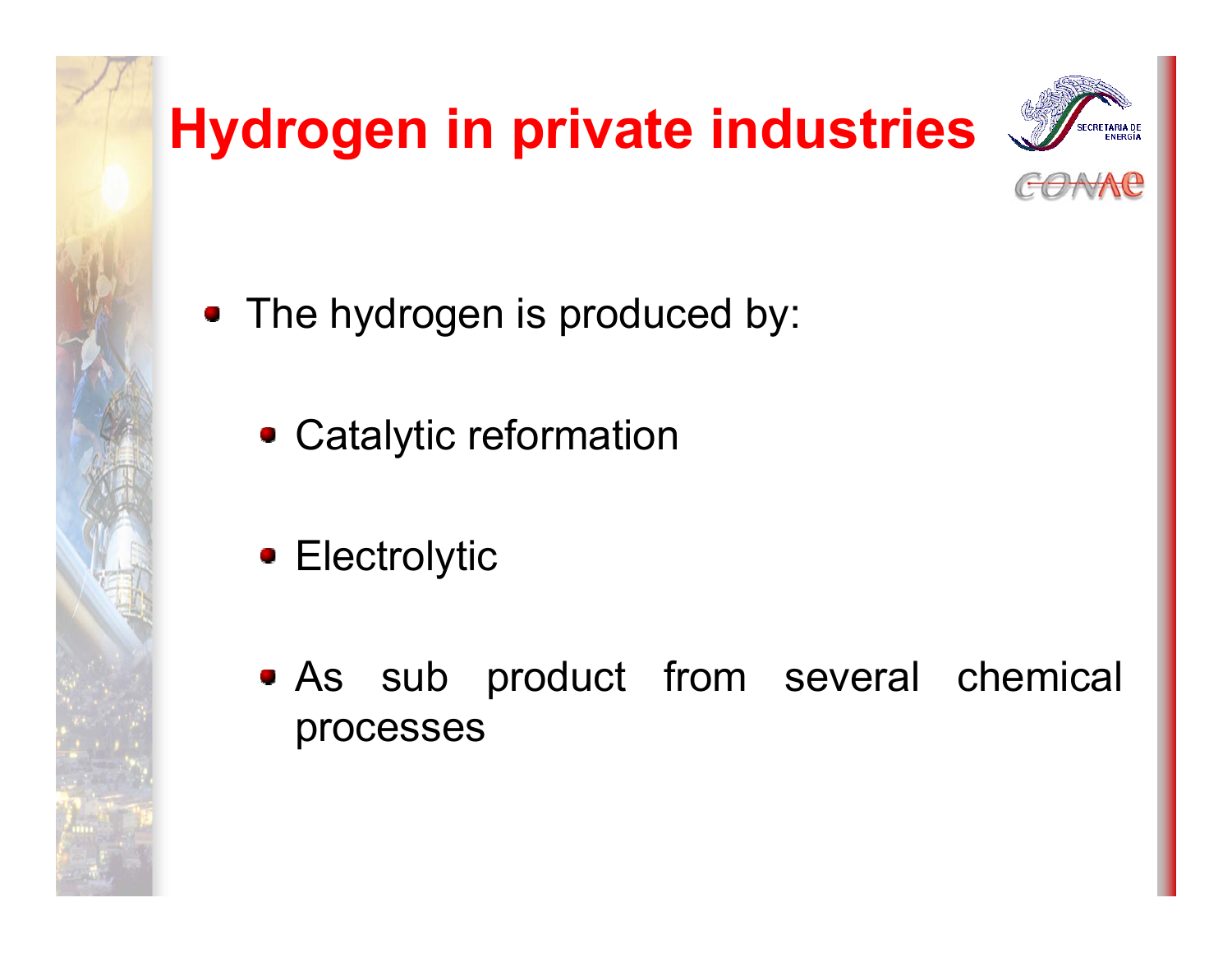## **Hydrogen in private Industries**



In Mexico, there are 36 plants for hydrogen production (installed  $\bullet$ capacity 16,797 Ton/year).

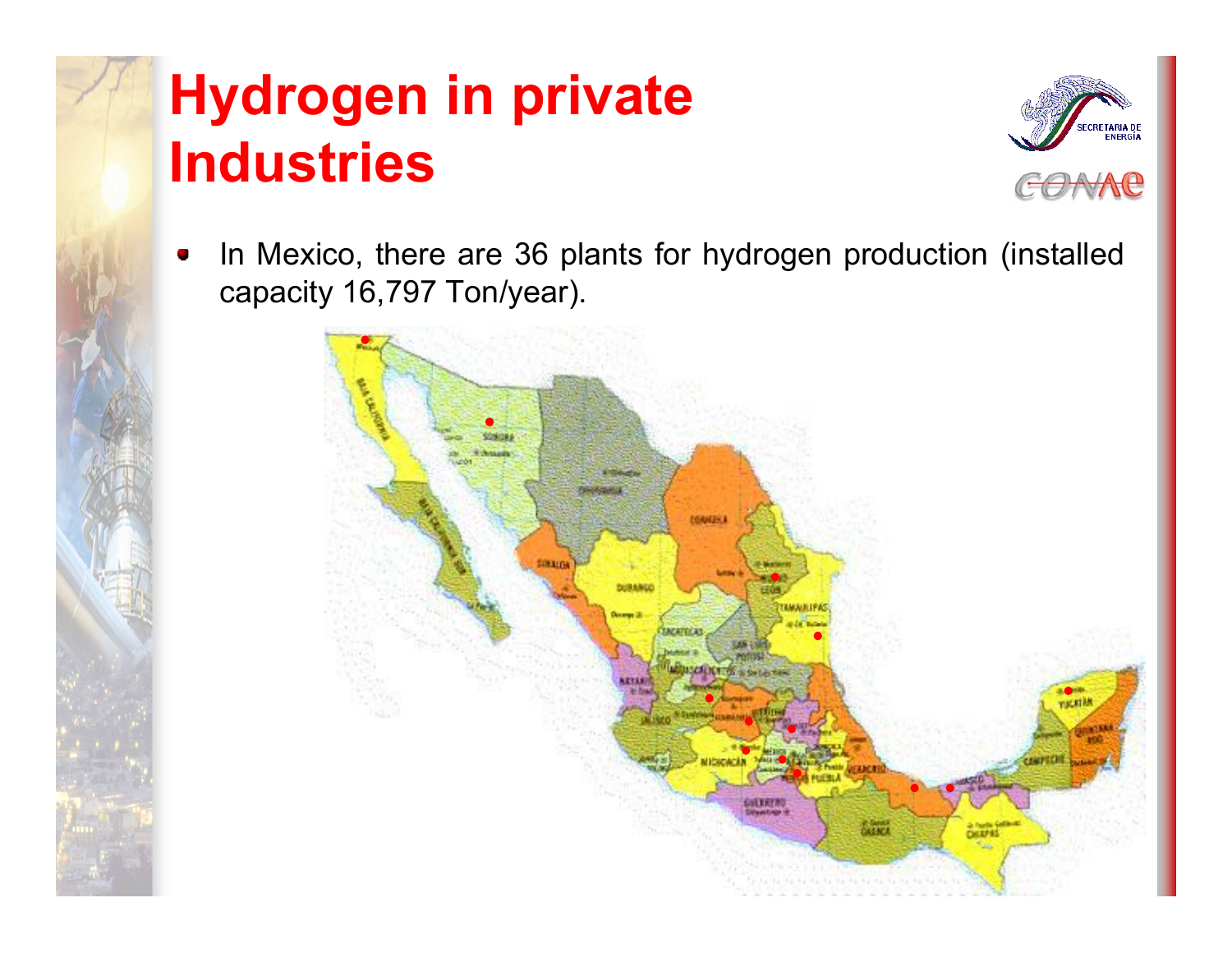# **Uses for hydrogen in México (private industries)**



- In petrochemical industry, to produce polyethylene and  $\blacksquare$ polypropylene.
- Hydrogenation of eatable oils.
- Flat glass production for flotation.  $\bullet$
- Production of Hydrogen Peroxide.  $\blacksquare$
- Production of stainless and galv anized steel.
- Argon purification.
- Semiconductors production.  $\blacksquare$
- Turbo generators cooling in thermoelectric plants for electric  $\blacksquare$ generation.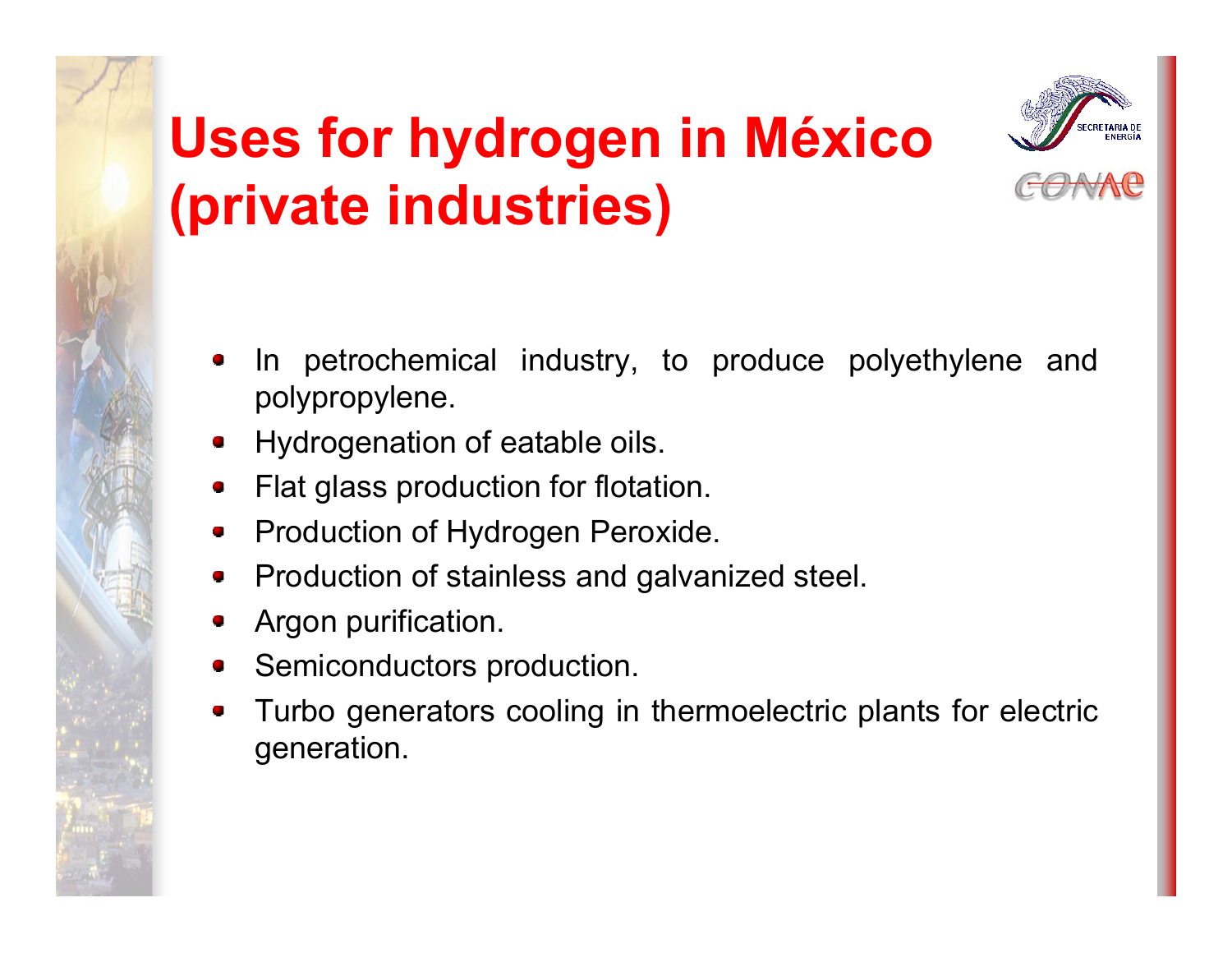# **hydrogen regulatory in Mexico**



• There is not specific hydrogen regulatory in Mexico, and users should to meet the referenced standards (ISO, ASME, ANSI, OSHA and NFPA) for the use, handling, distribution and storage in an efficient and safety way.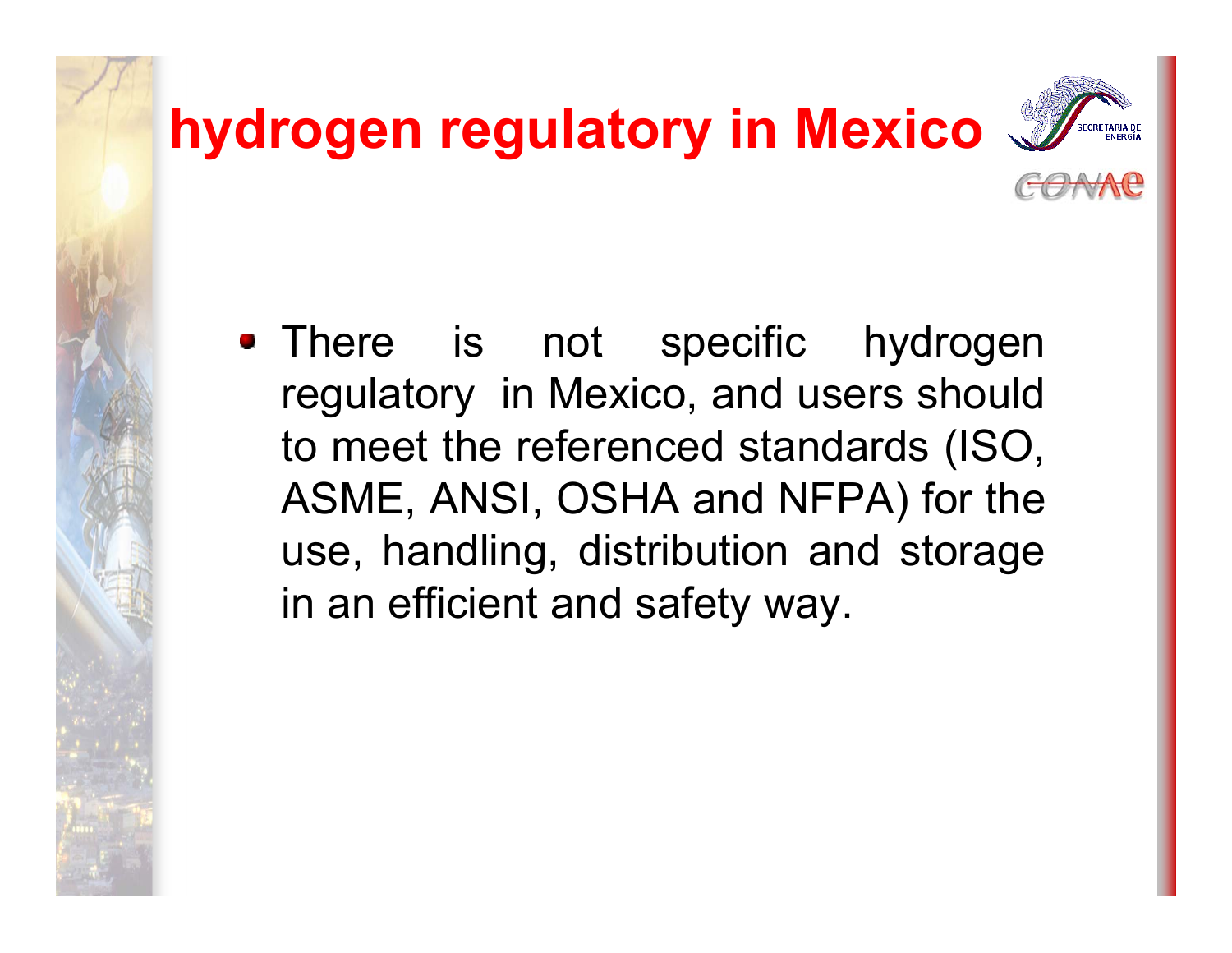### **Norm ISO 14687**





| Características<br>Tipo I                   |                    |      |         |         |          | Tipo II<br>Tipo III |           |                   |        |  |
|---------------------------------------------|--------------------|------|---------|---------|----------|---------------------|-----------|-------------------|--------|--|
|                                             | Hidrogeno gas      |      |         |         |          |                     | Hidrogeno | Hidrógeno a altas |        |  |
|                                             |                    |      |         |         |          |                     | líquido.  | presiones         |        |  |
|                                             | Grado A<br>Grado B |      |         | Grado C |          |                     |           | (slush)           |        |  |
| Pureza del                                  | 98                 | 99.9 |         | 99,995  |          |                     | 99,995    | 99.995            |        |  |
| hidrógeno                                   |                    |      |         |         |          |                     |           |                   |        |  |
| Para-hidrogeno                              | NE                 |      | NE      |         | NE.      |                     | 95        | 95                |        |  |
| En micromoles/mol salvo otra especificación |                    |      |         |         |          |                     |           |                   |        |  |
|                                             | Tipo I             |      |         |         |          | Tipo III            | Tipo III  |                   |        |  |
|                                             |                    |      | Grado A |         | Grado B  |                     | Grado C   |                   |        |  |
| Pureza Hidrógeno (Mínimo mol %)             |                    |      | 99,90   |         | 99,90    |                     | 99,995    | 99,995            | 99,995 |  |
| Para-Hidrógeno (Mínimo mol %)               |                    |      | NE.     |         | NE.      |                     | NE.       | 95,0              | 95,0   |  |
| Impurezas (Contenido máximo)                |                    |      |         |         |          |                     |           |                   |        |  |
| <b>Gases Totales</b>                        |                    |      |         |         |          |                     | 50        | 50                |        |  |
| Agua (cm <sup>e</sup> /m <sup>e</sup> )     |                    |      | NC"     |         | NC.      |                     | Đ.        | Ø.                |        |  |
| Hidrocarburos totales                       |                    |      | $100 -$ |         | NC.      |                     | ы         | ь                 |        |  |
| Oxigeno                                     |                    |      | s.      |         | 100      |                     | ¢.        | ¢.                |        |  |
| Argon                                       |                    |      | ä.      |         |          |                     | ē.        | ē.                |        |  |
| Nitrogeno                                   |                    |      | ä.      |         | 400      |                     | ы         | ь                 |        |  |
| <b>Helio</b>                                |                    |      |         |         |          |                     | 39        | 39                |        |  |
| CO <sub>2</sub>                             |                    |      |         |         |          |                     |           | g,                |        |  |
| $\overline{CO}$                             |                    |      | 1       |         |          |                     | œ.        | G.                |        |  |
| Mercurio                                    |                    |      |         |         | 0,004    |                     |           |                   |        |  |
| <b>Azufre</b>                               |                    |      | 2,0     |         | $10^{-}$ |                     |           |                   |        |  |
| Partículas permitidas                       |                    |      |         |         | ۰        |                     | ٠         | ۰                 |        |  |
| Densidad                                    |                    |      |         |         |          |                     |           |                   |        |  |
| NOTA <sub>1</sub><br>NE: No especificado    |                    |      |         |         |          |                     |           |                   |        |  |
| NOTA 2<br>NC: Que no esté condensado        |                    |      |         |         |          |                     |           |                   |        |  |
|                                             |                    |      |         |         |          |                     |           |                   |        |  |

<sup>a</sup> Agua, oxigeno, nitrógeno y argón combinados: Máx. 1900 umol/mol.

<sup>b</sup> Nitrógeno, agua e hidrocarburos combinados: Máx. 9 µmol/mol.

<sup>e</sup> Oxígeno y argón combinados: Máx. 1 µmol/mol.

 $\frac{4}{3}$ CO $\frac{3}{2}$  y CO total: Máx. 1  $\mu$ mol/mol.

" A ser acordado entre cliente y proveedor.

<sup>f</sup> El hidrógeno no deberá contener polvo, arena, suciedad, gomas, aceites u otras sustancias, en cantidades suficientes, que dañen el equipo de la estación de carga o el vehículo (motor) en el que será utilizado.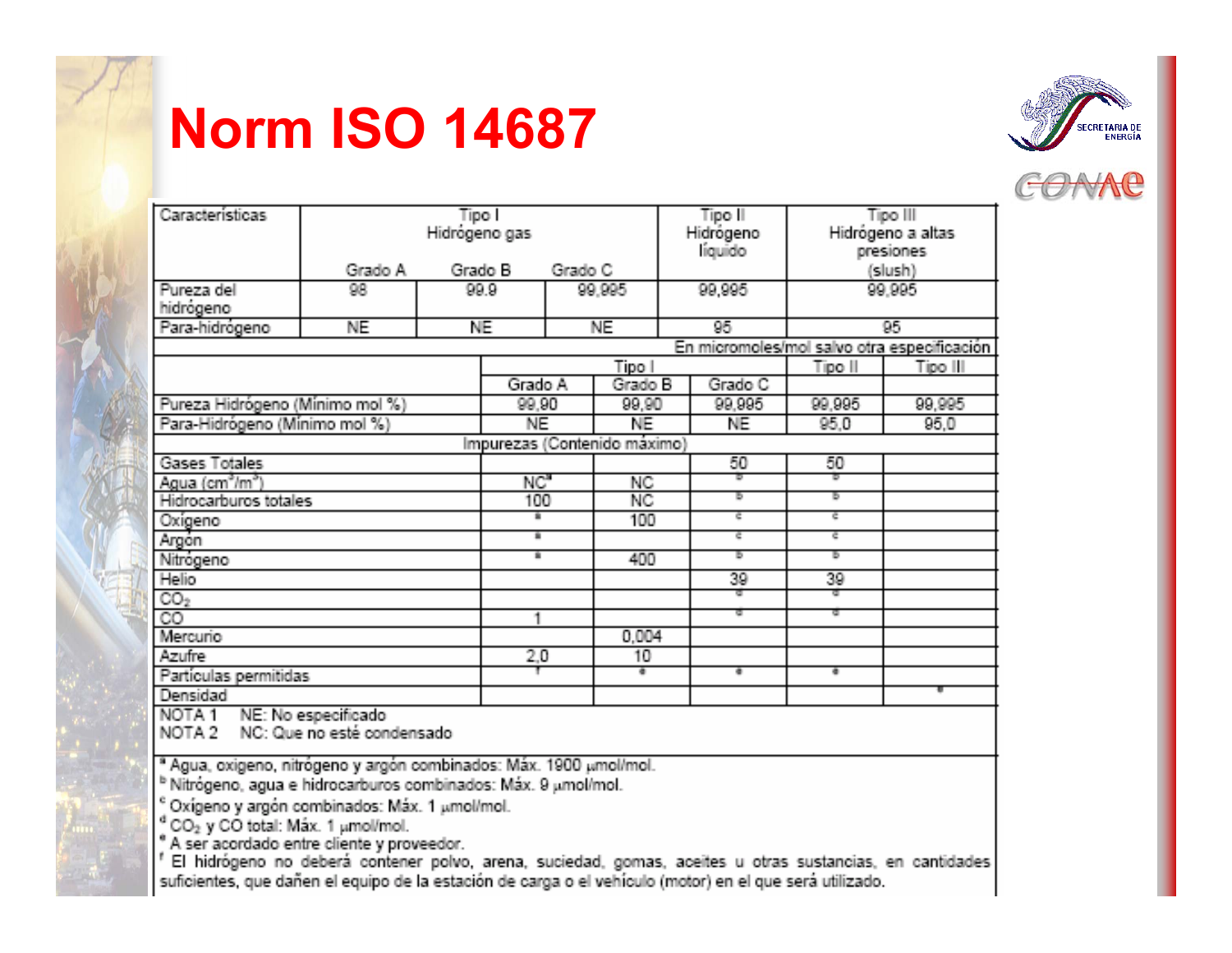## **Norms in Mexico**



• The basics in standards process are:

- Representativeness
- Consensus
- Public Consult
- Modification and
- Actualization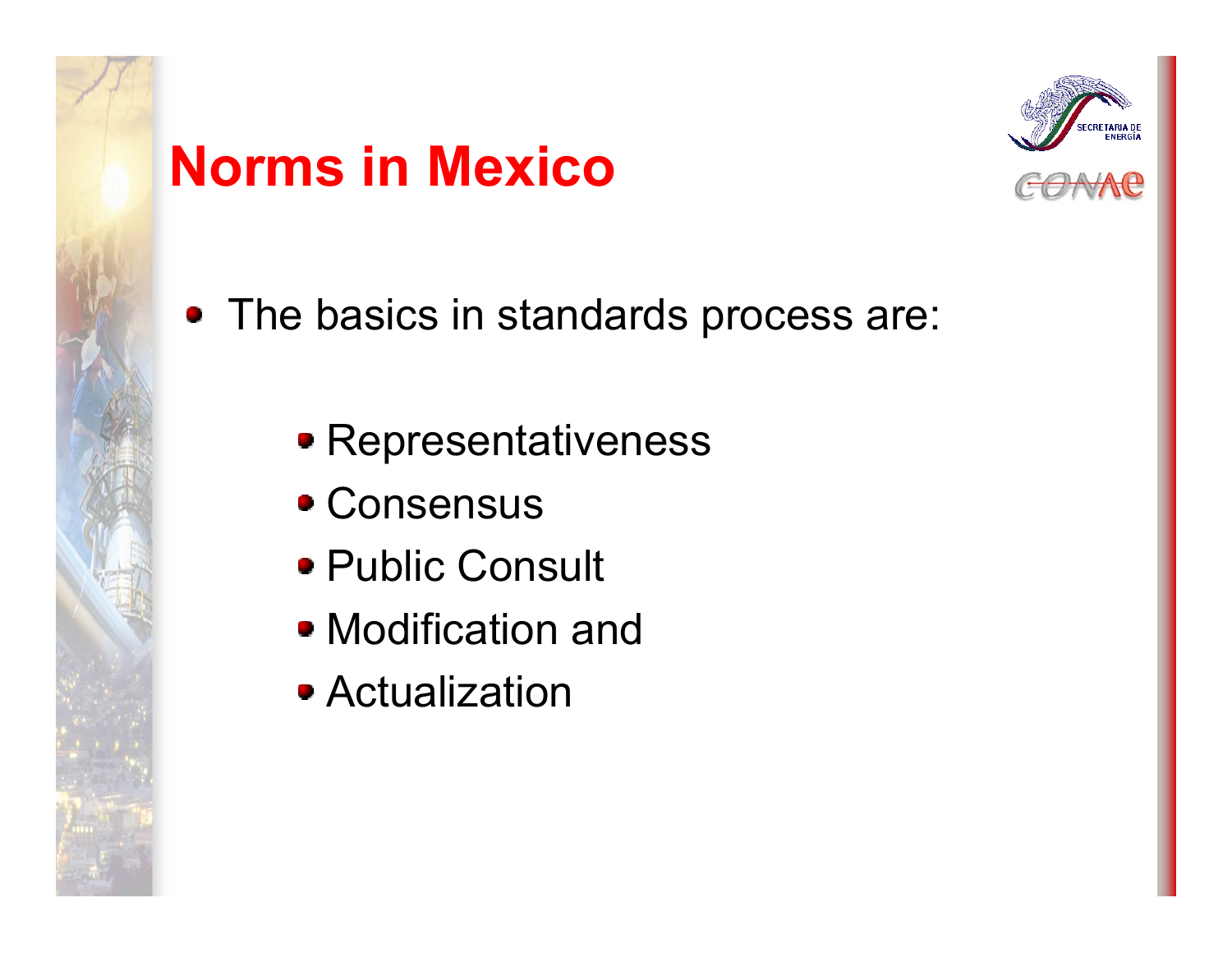



### **Norms in Mexico**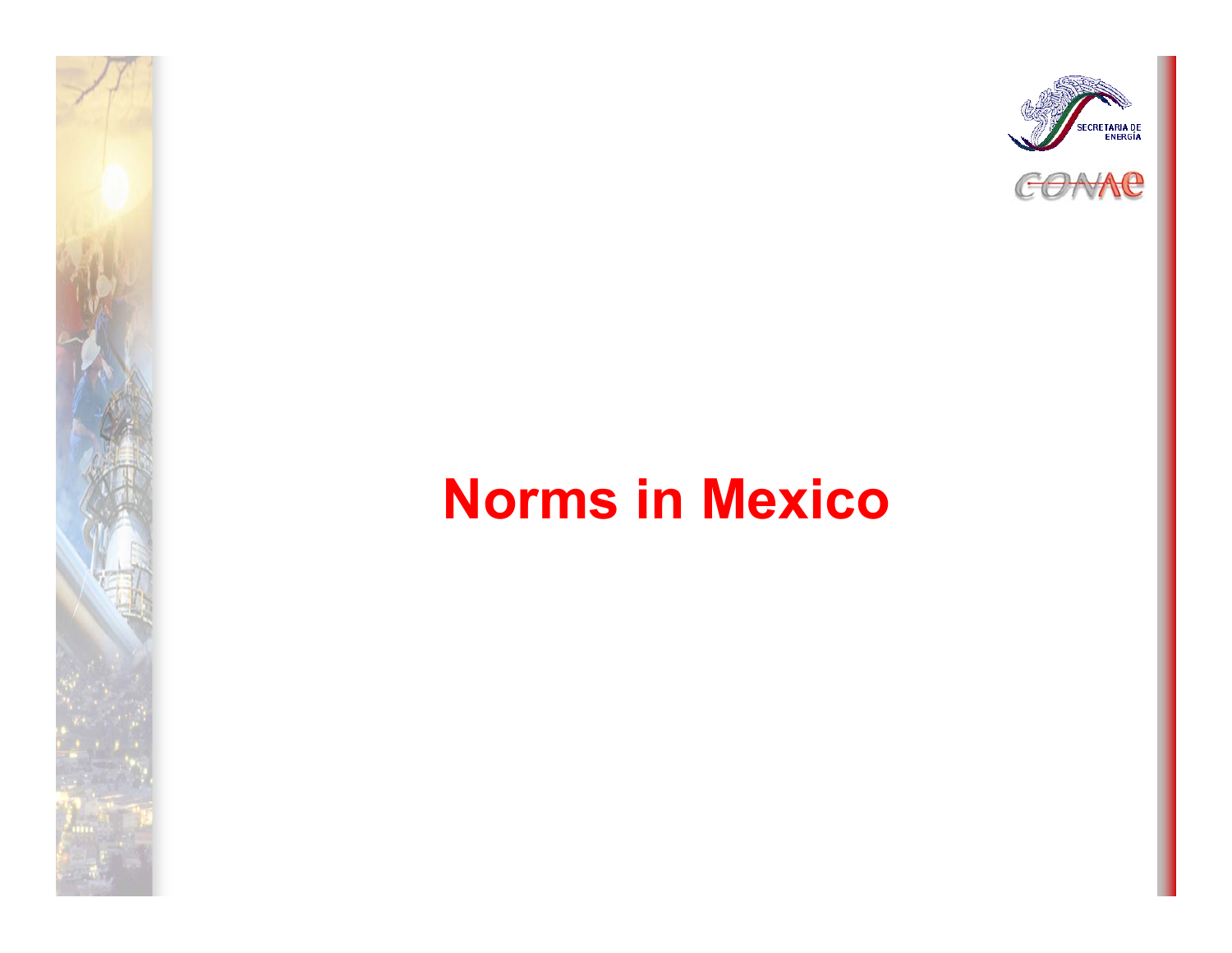## **Normalization process in Mexico**



- This process consists in the elaboration, expedition and diffusion of the standards to national level. There are three types:
	- Mexican Official Norm
	- Mexican Norm
	- Reference Norms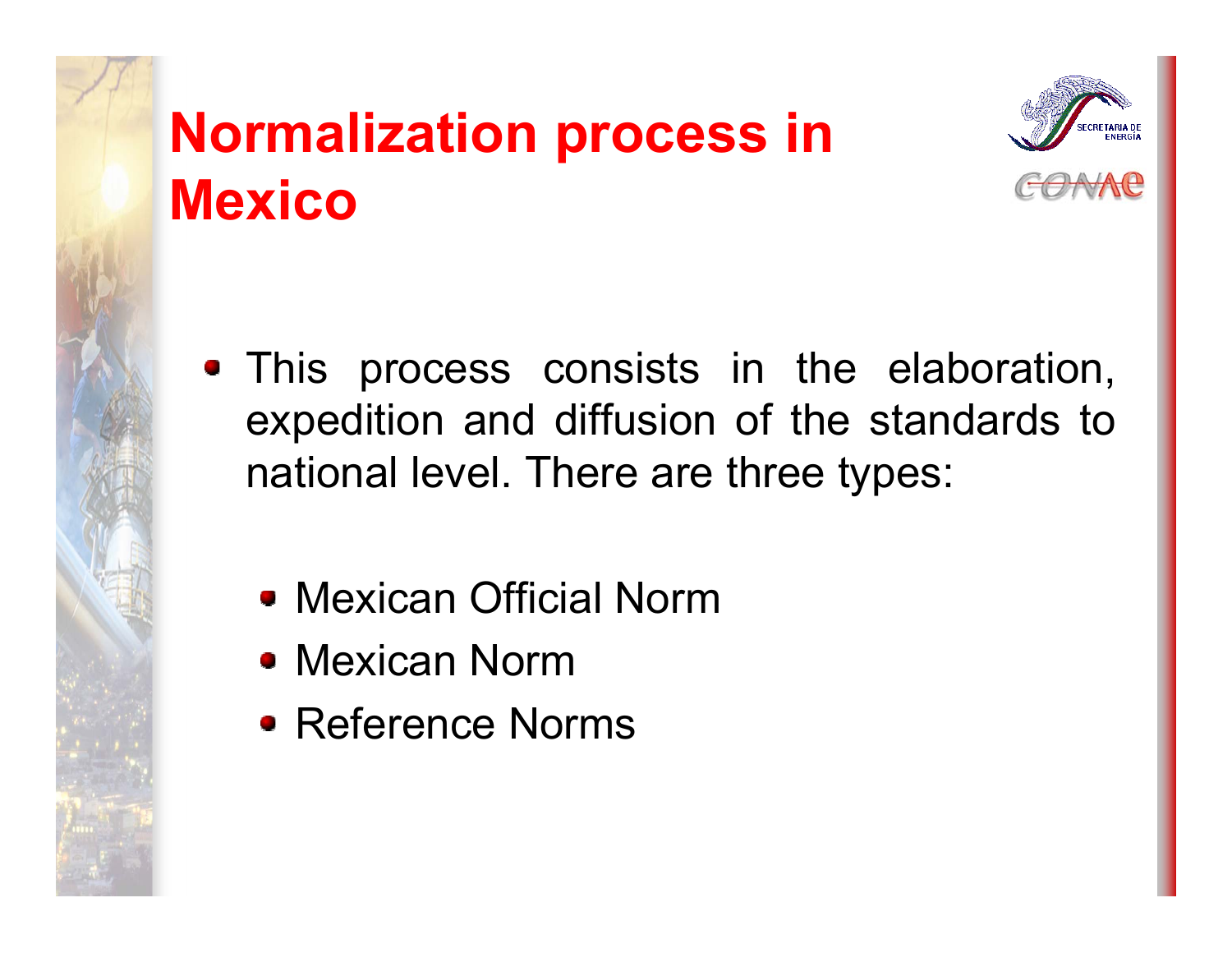### **Mexican Official Norm**



• It is the technical regulation of obligatory observance sent by the competent dependencies through its respective National Consultative Committees of Normalization, in accordance with the purposes established in article 40 of the Federal Law on Metrology and Normalization (FLMN), establishes rules, specifications, attributes, directives, characteristics or prescriptions applicable to a product, process, installation, system, activity, service or method of production or operation, as well as those relative ones to terminology, packing noticeable or labeled and those that talk about to their fulfillment or application to it.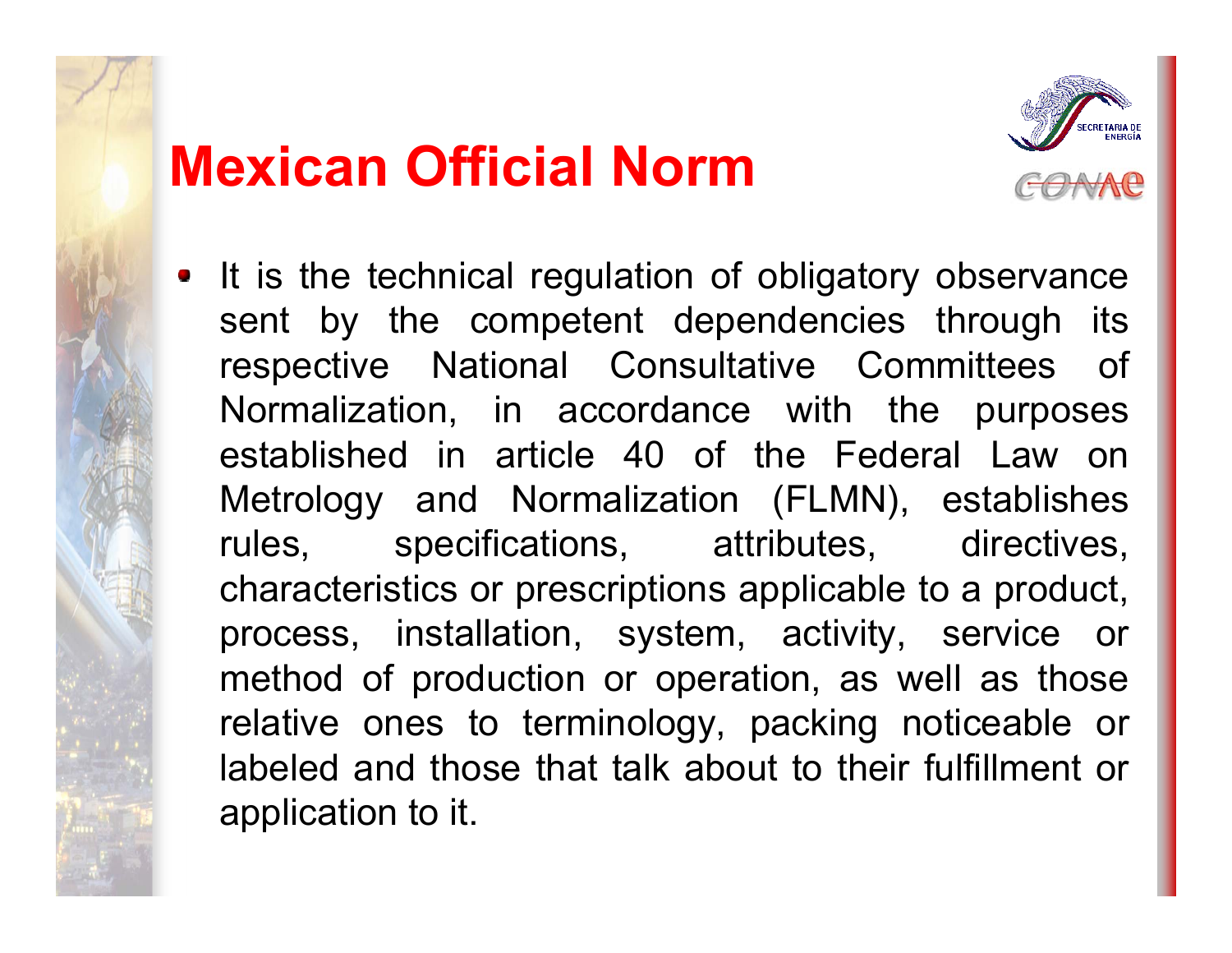#### **Mexican Norm**



It is the one that elaborates a national organisms of normalization, or the Secretariat of Economy in absence of them, in accordance with the arranged thing by article 54 of the FLMN, in the terms of the FLMN, that anticipates for common and repeated use rules, specifications, attributes, test methods, directives, characteristics or prescriptions applicable to a product, process, installation, system, activity, service or method of production or operation, as well as those relative to terminology, packing, marked or labeled.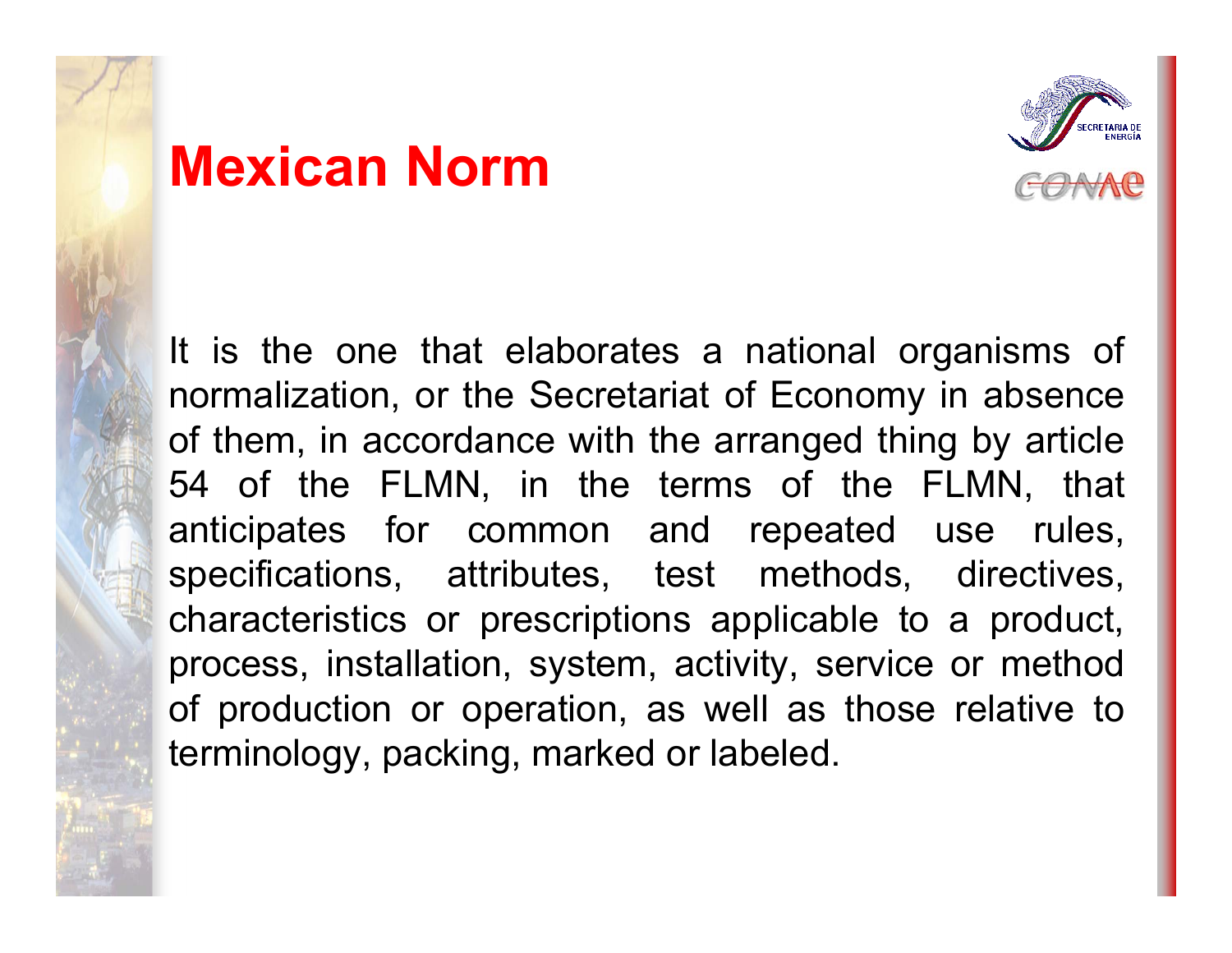#### **Reference Norms**



• They are those that elaborate the organizations of the public administration in accordance with the arranged thing by article 67 of the FLMN, to apply them to the goods or services that they acquire, they rent or they contract when the Mexican or international norms do not cover the requirements with the same ones or their specifications are obsolete or inapplicable.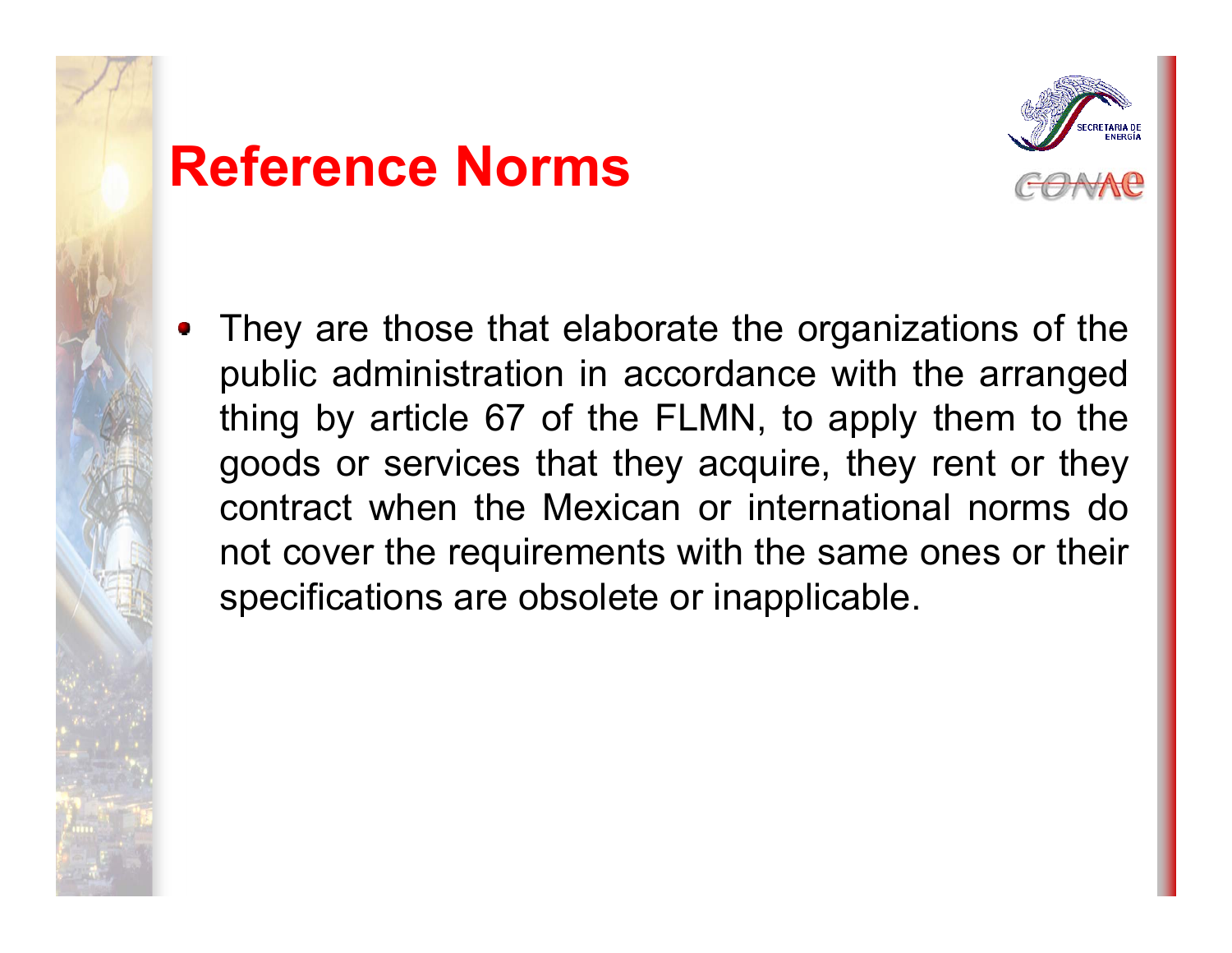## **Other norms used in Mexico**



Within the normalization process, for the elaboration of the national norms the international norms are consulted:

- Norm or international lineament, that emits an international organism of normalization or another international organism related to the matter, recognized by the Mexican government in the terms of the international right.
- Foreign norm, that officially emits an organism or recognized public or private dependency of normalization by a country.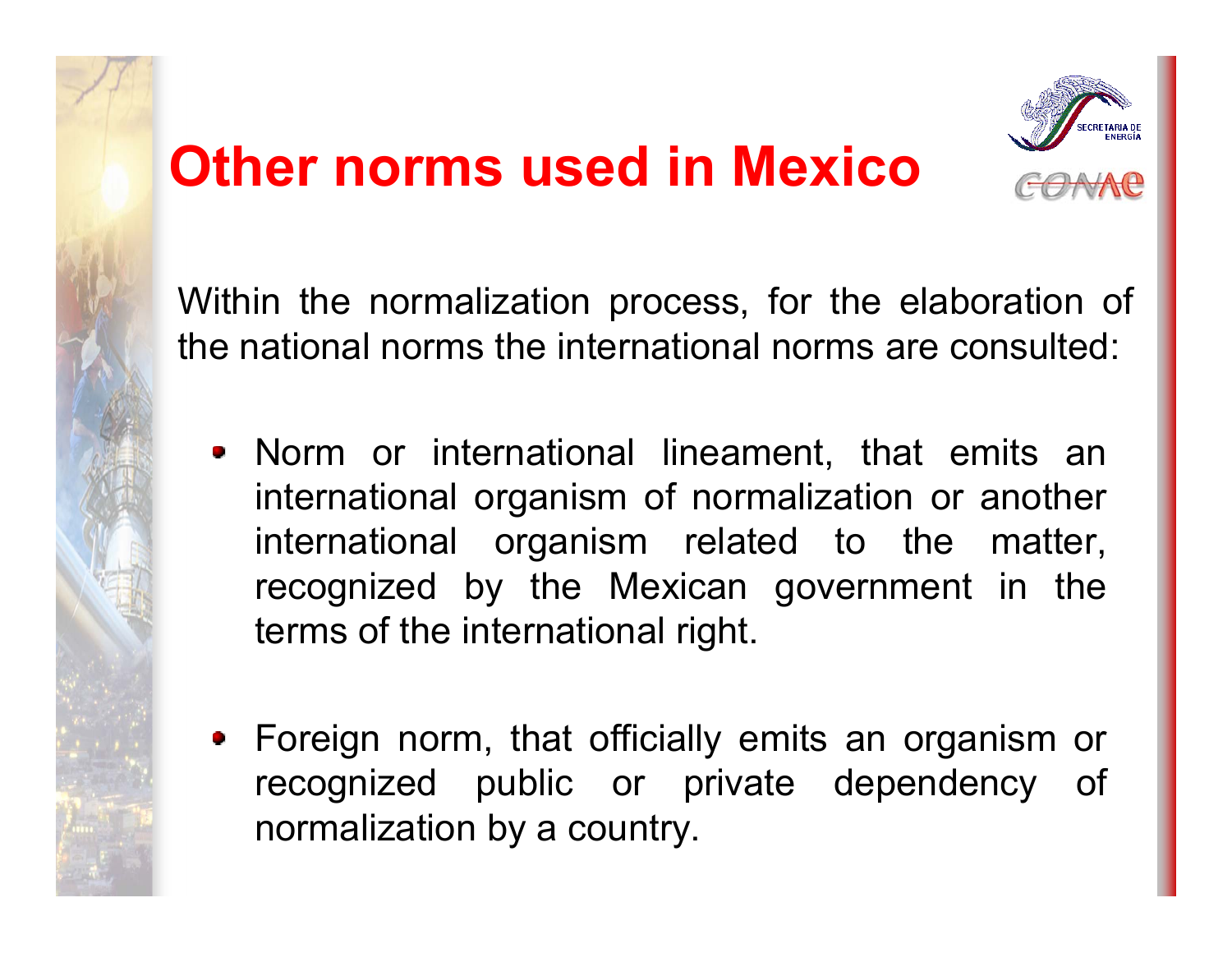## **Process of accomplishment or update of norms in Mexico (1/3)**

**CRETARIA DE ENFRGÍA** 

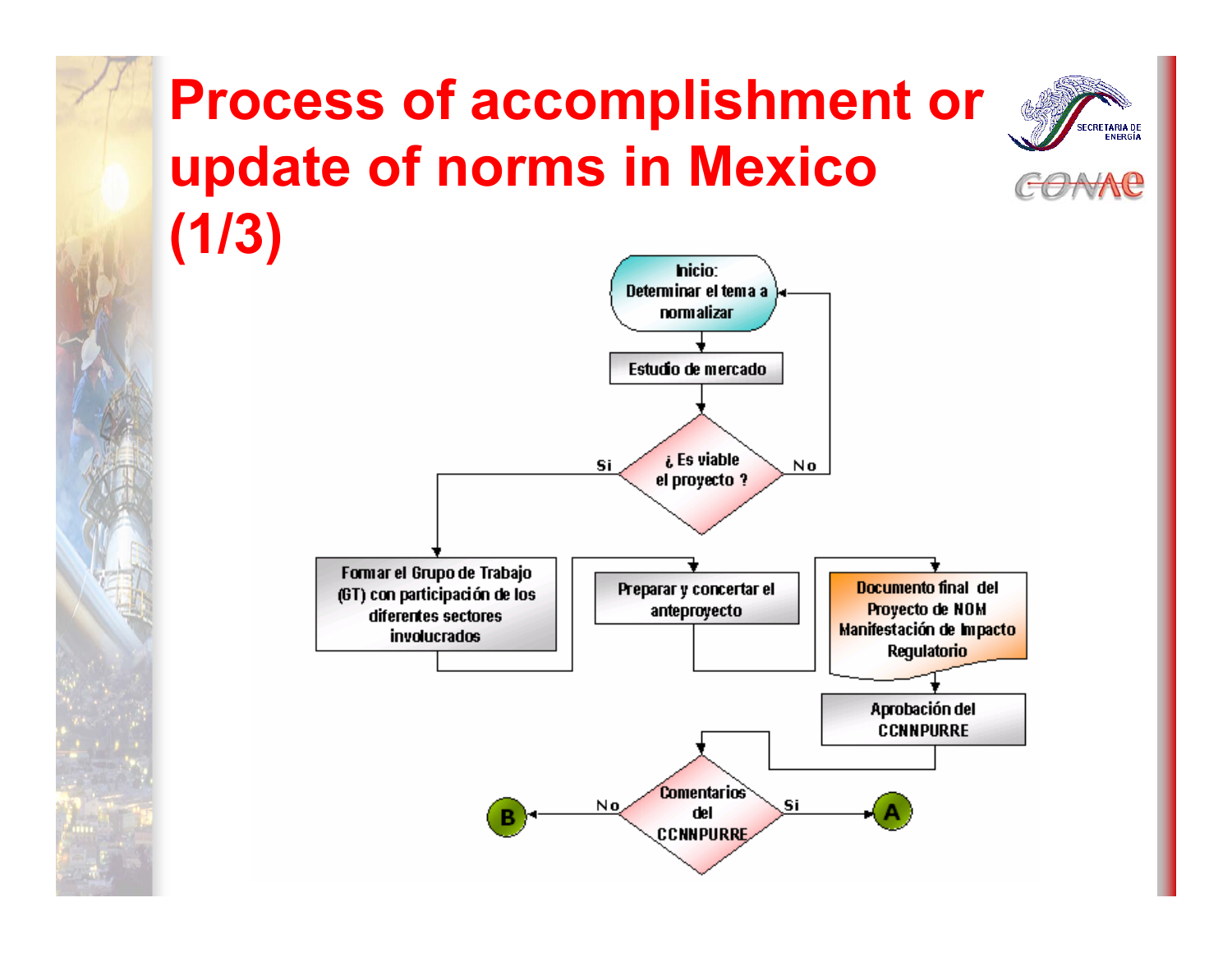#### **Process of accomplishment or CRETARIA DE update of norms in Mexico (2/3)**

**ENFRGÍA** 

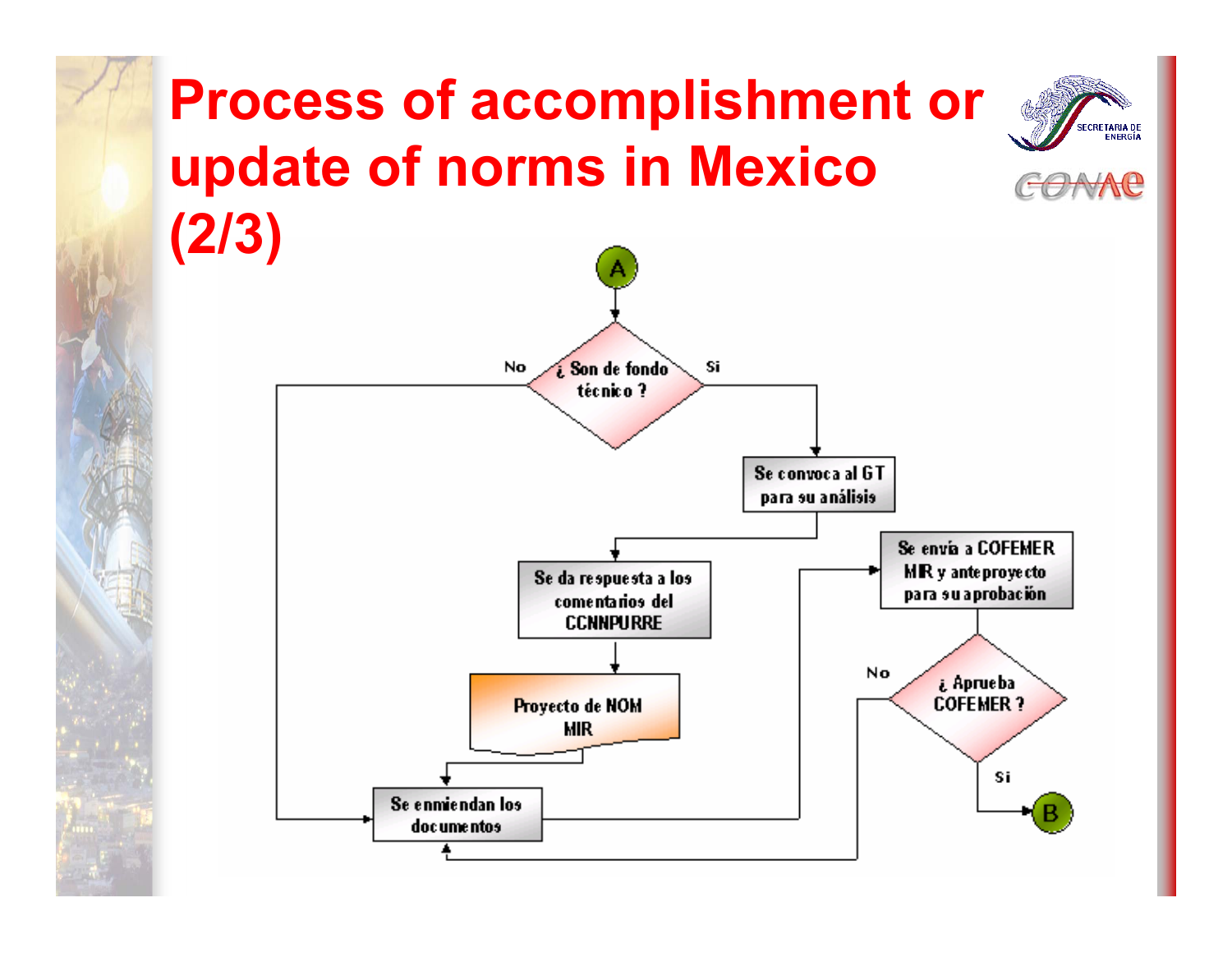## **Process of accomplishment or update of norms in Mexico (3/3)**

**CRETARIA DE ENFRGÍA** 

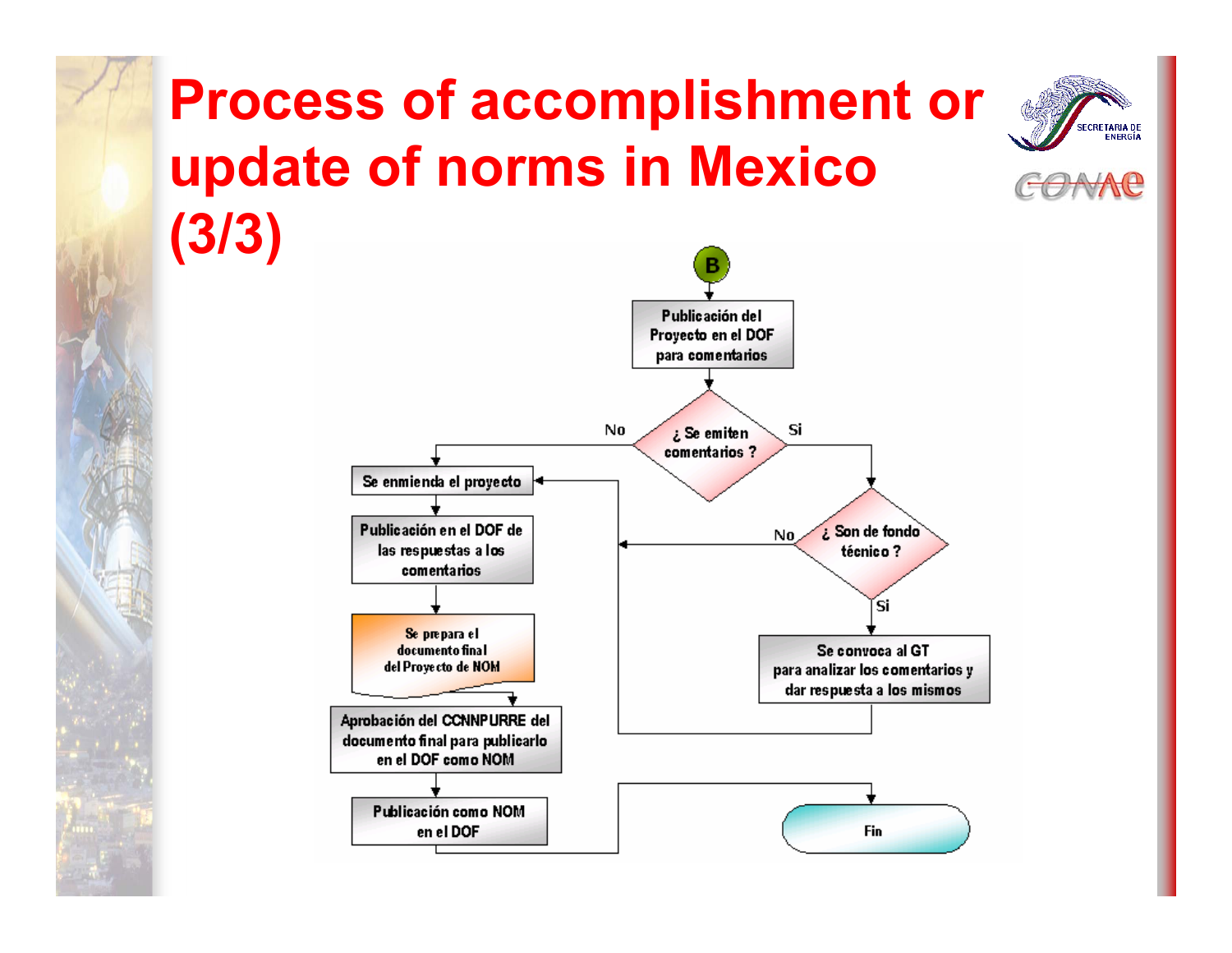## **Considered time of accomplishment process or update of norms in Mexico**





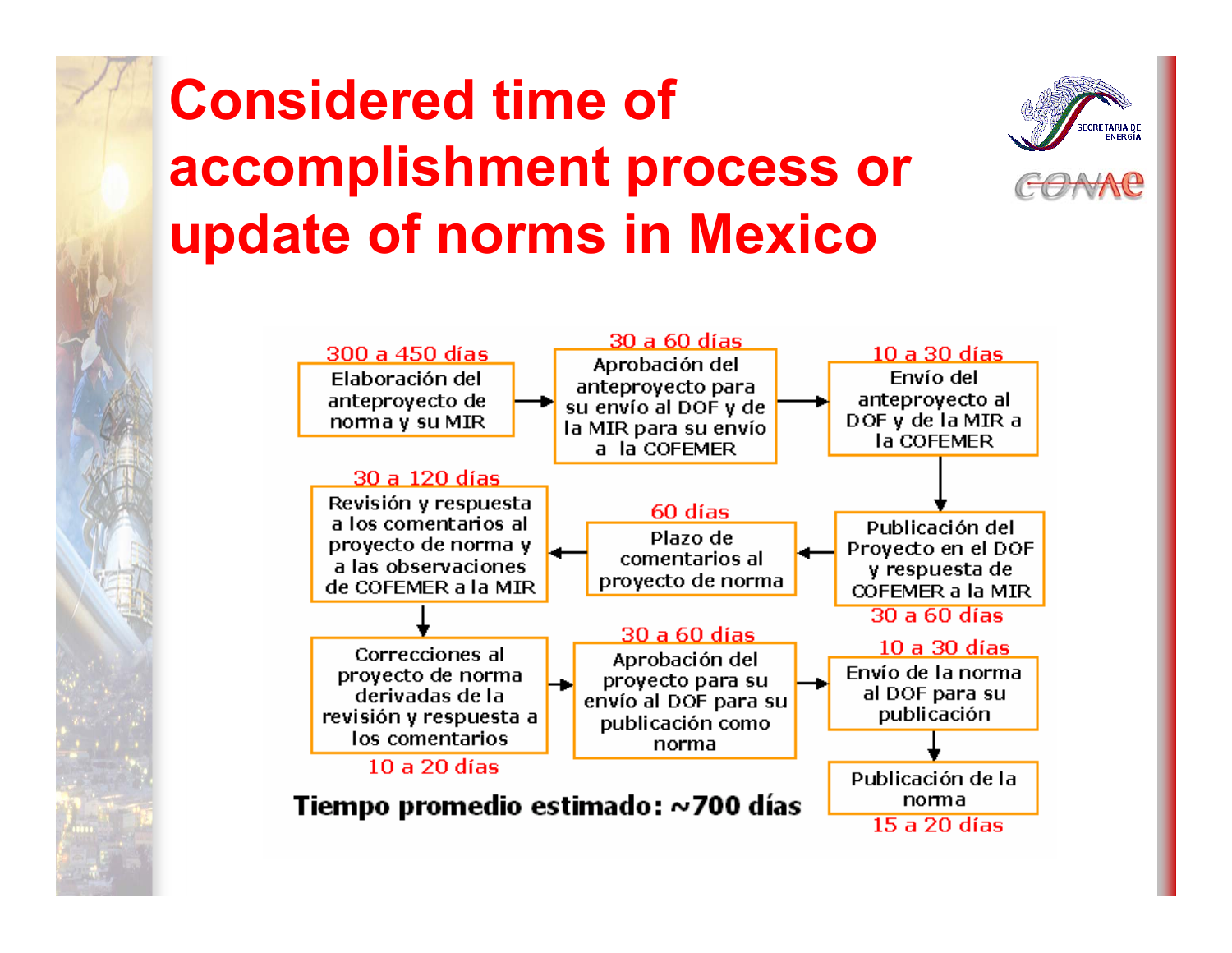# **Organisms involved in the accomplishment of norms in Mexico (1/2)**



- Secretariat of Energy http://ww w.energia.gob.mx/
- National Commission for Energy Conservation  $\bullet$

http://www.conae.gob.mx/wb/distribuidor.jsp?seccion=22

Secretariat of Economy – General Direction of Norms <http://www.economia.gob.mx/html/normas.asp>

National Association of Normalization and Certification of the Electrical Sector, (ANCE) A.C. http://ww w.ance.org.mx/index1.htm

National organism of Normalization and Certification of the  $\bullet$ Construction and Building , ONNCCE, S.C. http://www.onncce.org.mx/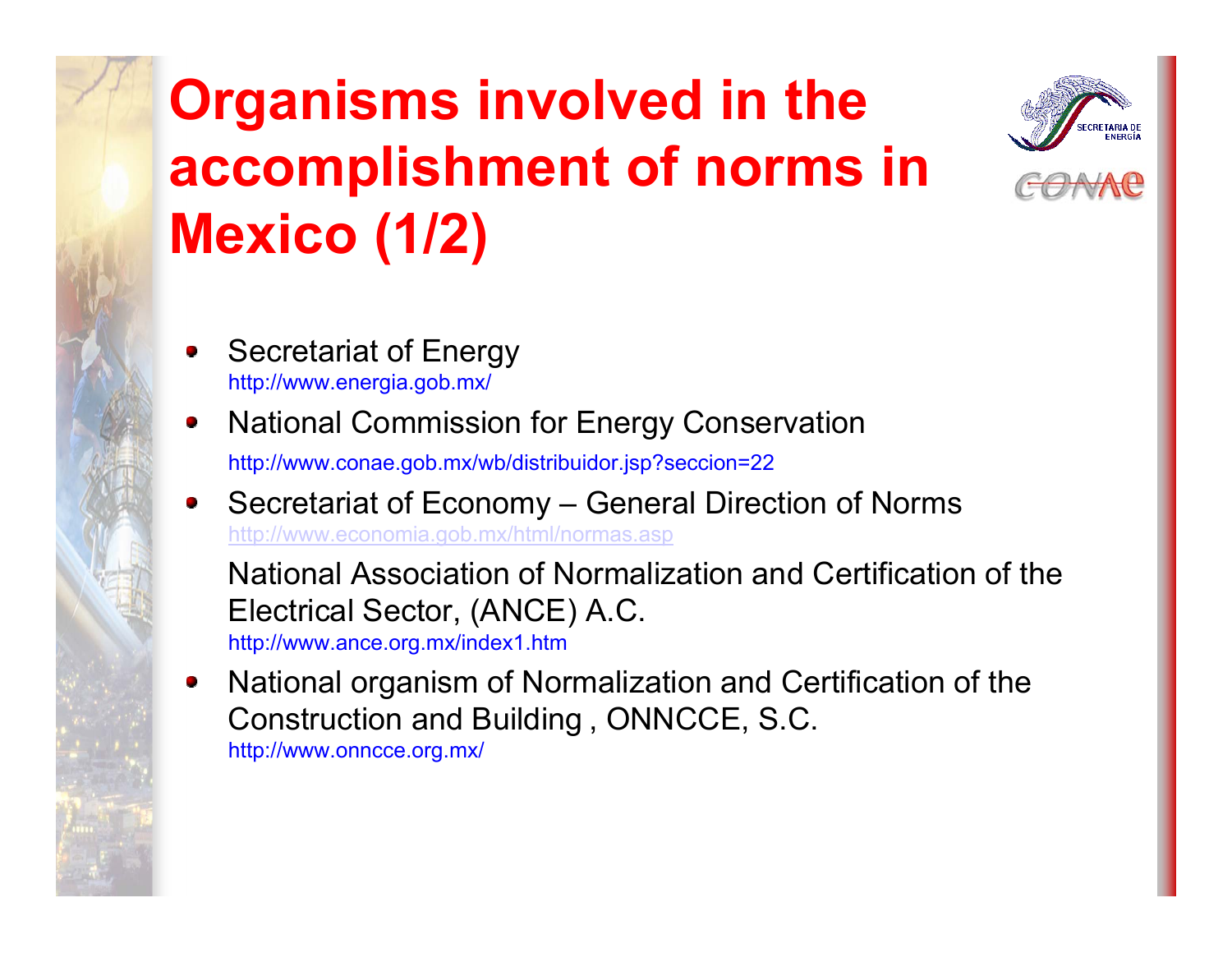# **Organisms involved in the accomplishment of norms in Mexico (2/2)**



- Electrical Research Institute  $\bullet$ http://www.iie.org.mx/
- Pan-American Commission of Technical Norms $\bullet$ http://www.copant.org/
- Advice of Harmonization of Electro technical Norms of the Nations of Americahttp://ww w.canena.org/
- National Ecology Institu t e http://ww w.ine.gob.mx/
- Federal Commission of Regulatory Improvement ۰
- http://www.cofemer.gob.mx/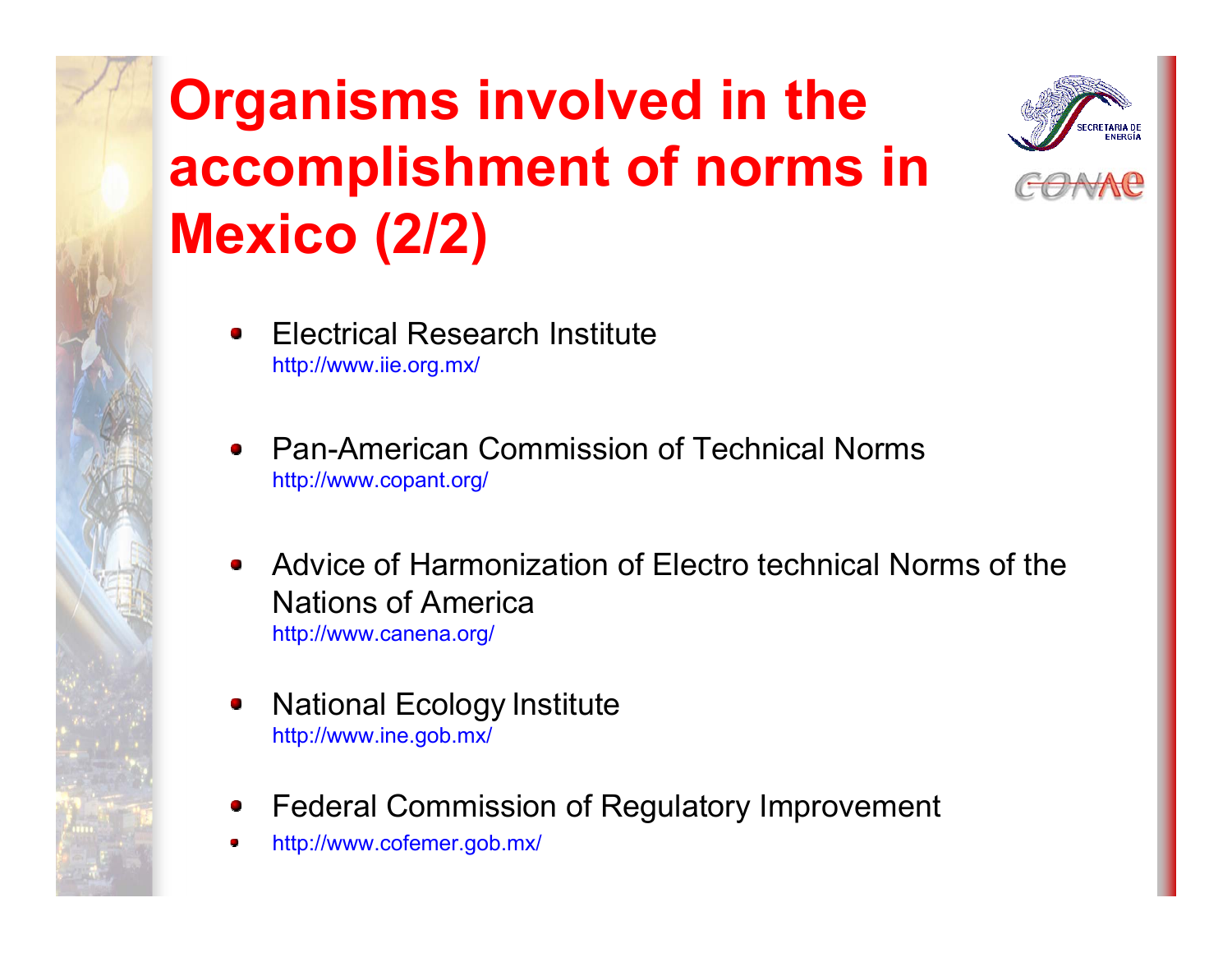## **Legal Foundation (1/5)**



The main referring documents of legal endorsement in Mexico to normalization, are:

• The Federal Law on Metrology and Normalization (FLMN), that is in force from the 16 of 1992 July and its Regulation from the 15 of January of 1999, establishes that the dependencies of the Federal Public Administration, in their scope of competition, constitute the National Consultative Committees of Normalization (NCCN) to send Mexican Official Norms (NOM), on products, processes, methods, facilities, services or activities, as well as t o promote their application and to watch their fulfillment.

http://www.economia.gob.mx/?P=993

• Regulation of the Federal Law on Metrology and Normalization

(http://www.economia.gob.mx/work/normas/Marco\_legal/Regla mentos/rlfmn.pdf)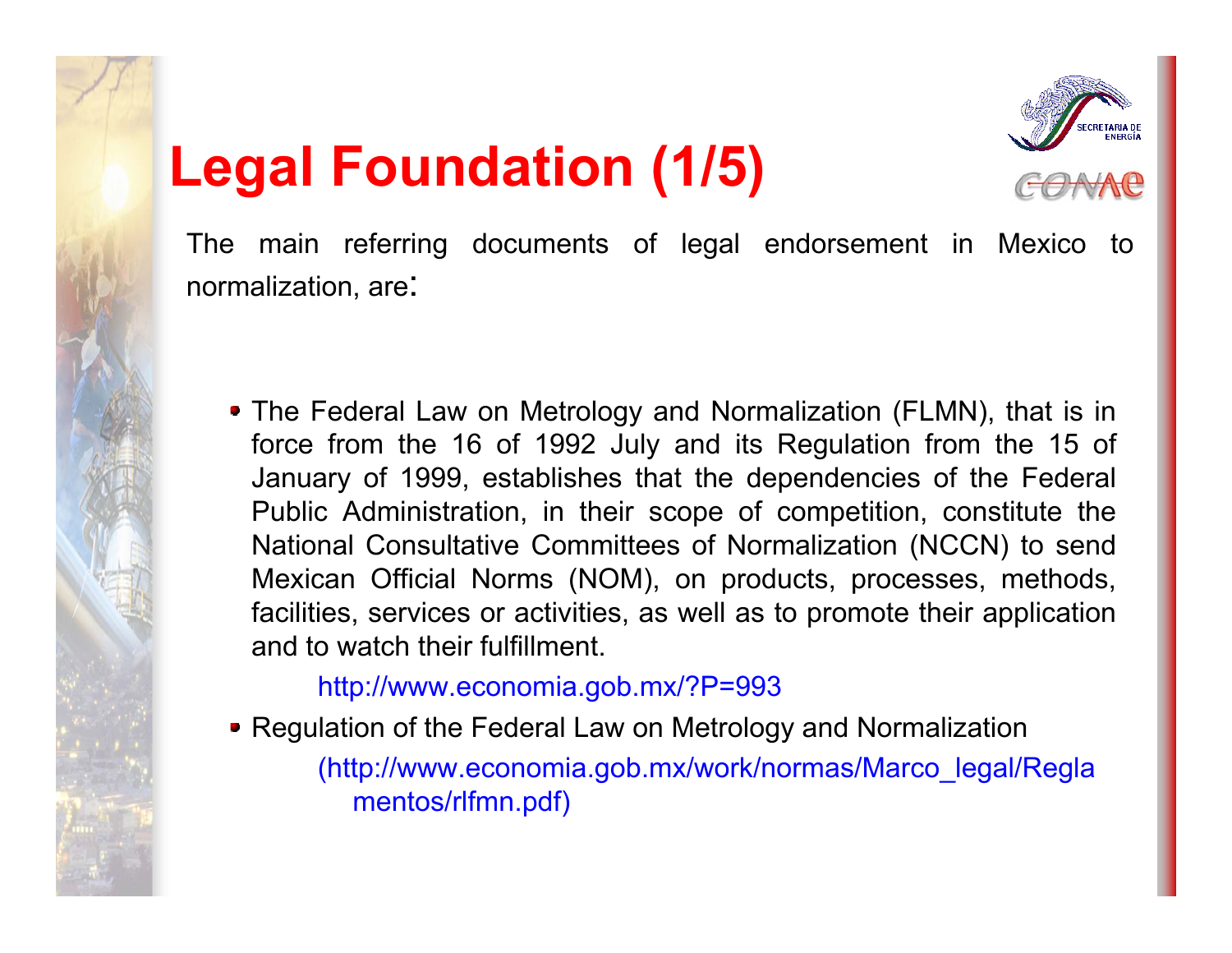## **Legal Foundation (2/5)**



• The Secretariat of Energy, by conduit of the National Commission for de Energy Conservation, has the faculty to emit Mexican Official Norms of Power Efficiency, which are formulated by the National Consultative Committee of Normalization for the Preservation and Rational Use of Energetic Resources (CCNNPURRE), which it is presided over by the Conae´s General Director.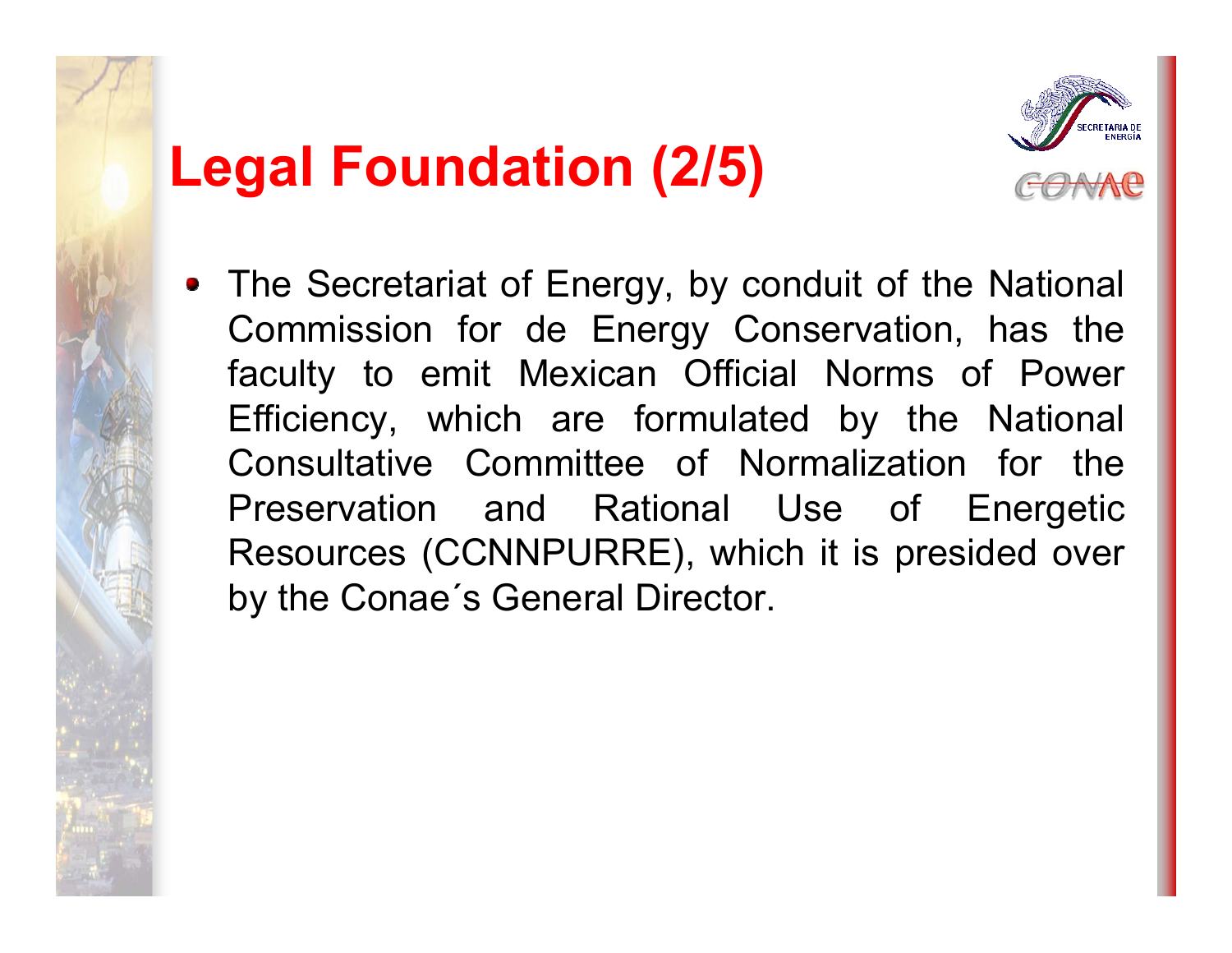

### **Legal Foundation (3/5)**

• Procedures for the evaluation of the conformity. Procedures of certification and verification of subject products to the fulfillment of the Mexican official norms, competition of the Secretariat of Economy.

http://www.economia.gob.mx/work/normas/Marco\_legal/Acuerdos/Acdo\_normas\_27mar02.pdf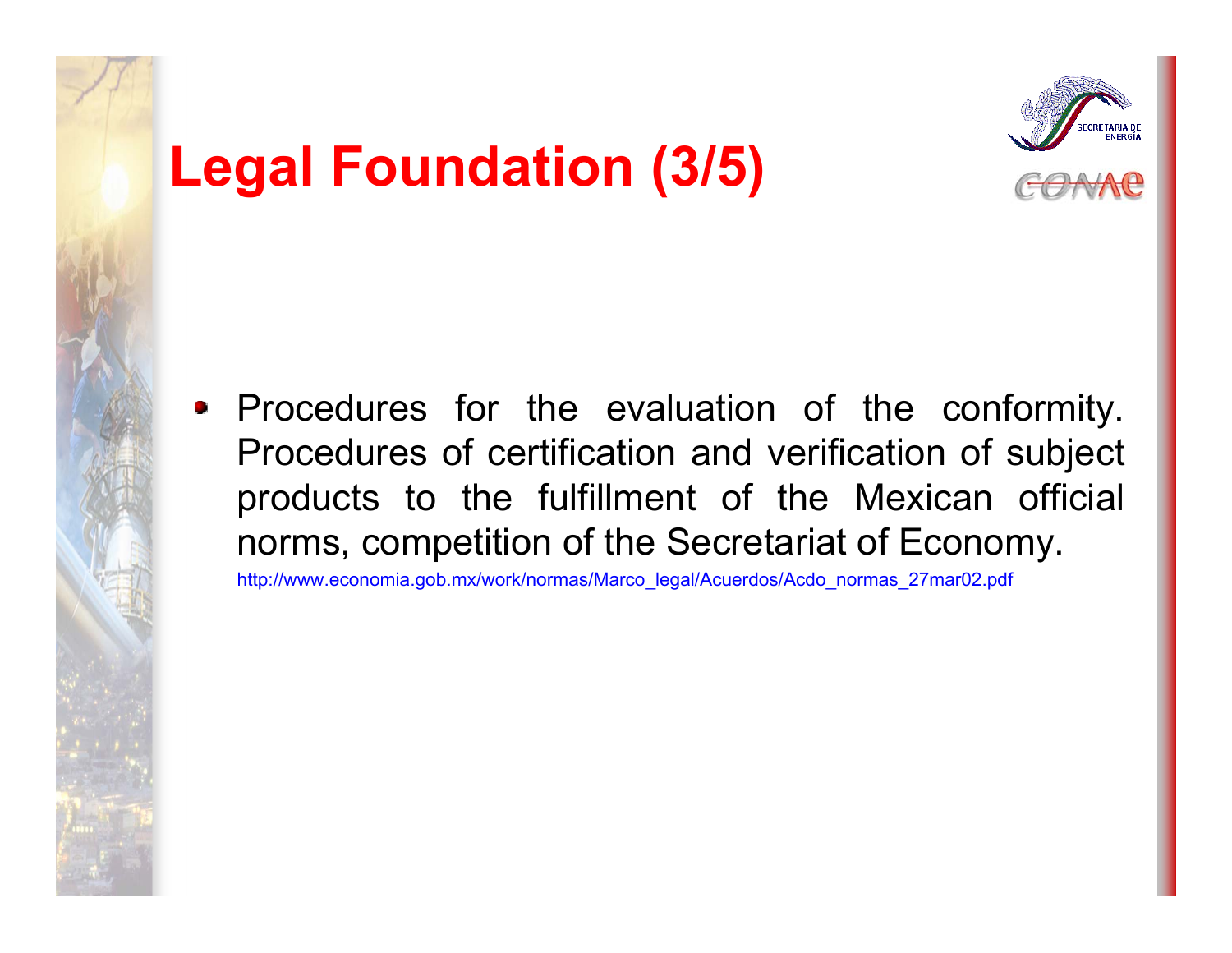### **Legal Foundation (4/5)**



Agreement that identifies the tariff fractions of the tariffs of the Law of the General Tax of Import and the Law of the General Tax of Export, in which classifies the subject merchandise to the fulfillment of the Mexican official norms in the entry point from the merchandise to the country, and in the one of their exit, published in the Official Newspaper of the Federation the 27 of March of the 2002. Federal law on Metrología and Normalization.

http://www.economia.gob.mx/work/normas/Marco\_legal/Acuerdos/Acdo\_normas\_27mar02.pdf

Agreement on technical obstacles to the commerce

http://www.economia.gob.mx/?P=211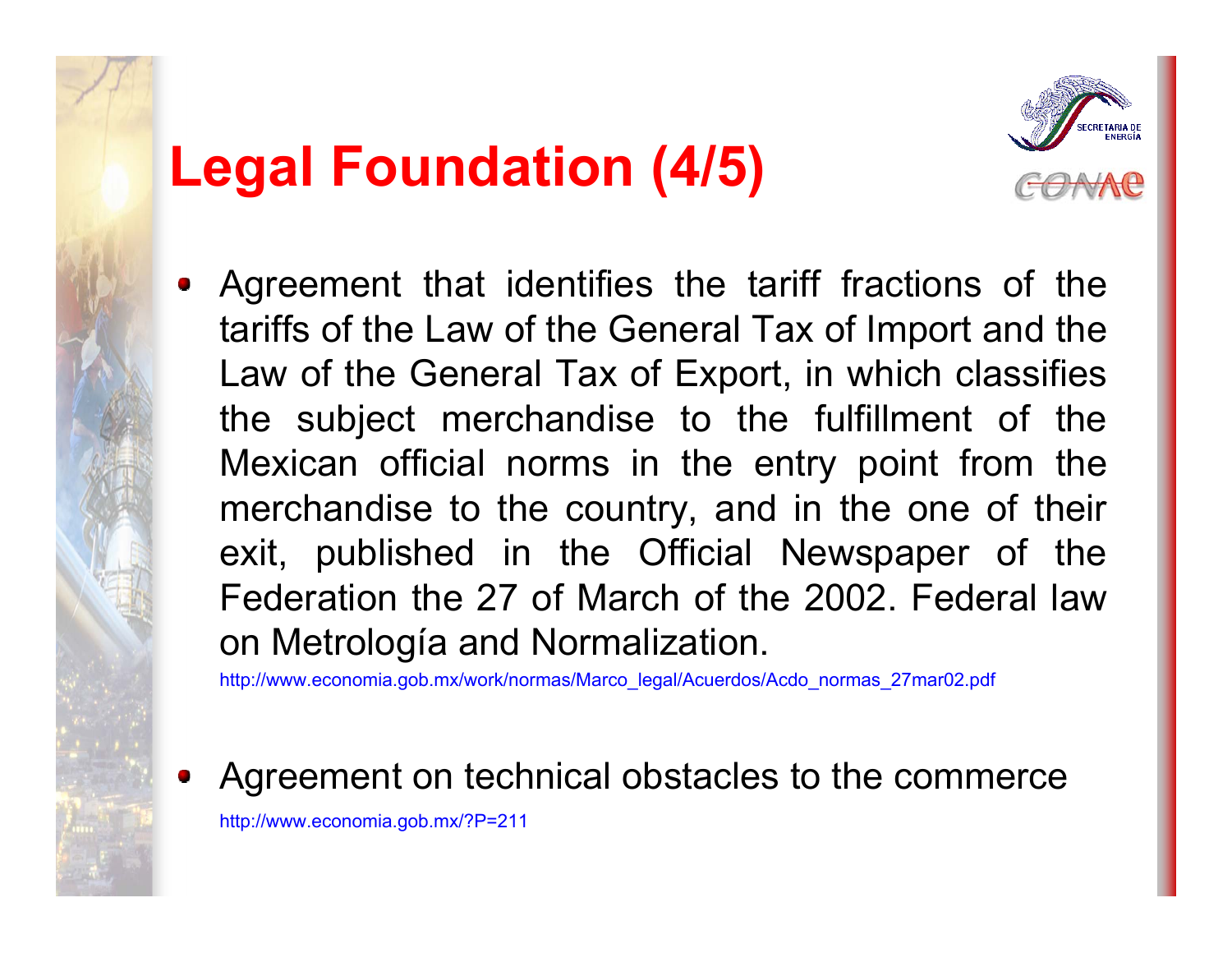## **Legal Foundation (5/5)**



#### Regulation of the Customs Law  $\bullet$

(http://www.shcp.gob.mx/servs/normativ/in d ex.html)

#### Regulation of the Law of Foreign trade  $\bullet$

http://www.cddhcu.gob.mx/bibliot/

Regulation of the Federal Law of Economic Competition  $\bullet$ 

http://cfc.gob.mx/cfc99e/l e gislacion/